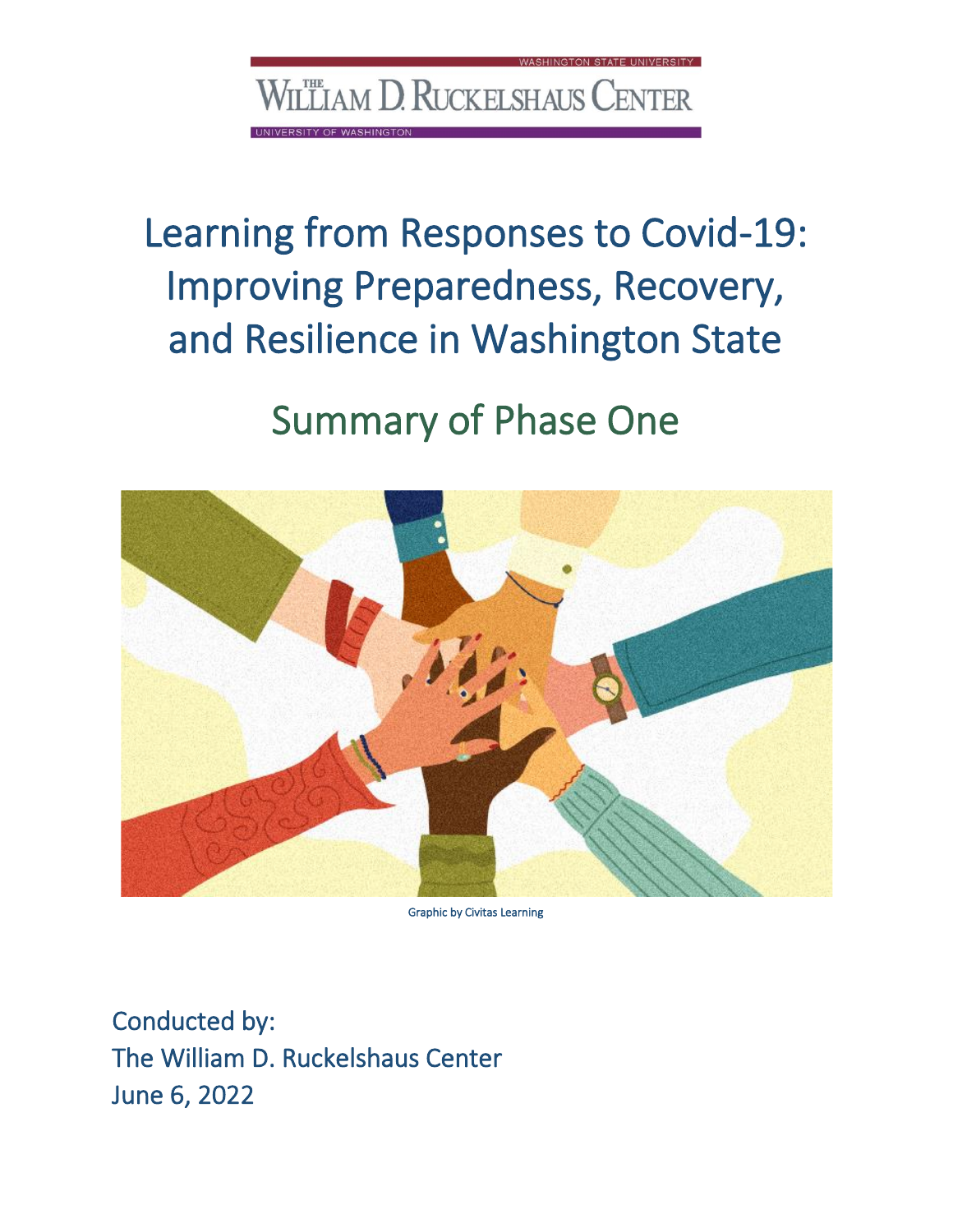The William D. Ruckelshaus Center is an impartial resource for collaborative problem solving in the State of Washington and the Pacific Northwest, dedicated to assisting public, private, tribal, non-profit, and other community leaders in their efforts to build consensus and resolve conflicts around difficult public policy issues. It is a joint effort of Washington State University, hosted and administered by WSU Extension and the University of Washington, hosted by the Daniel J. Evans School of Public Policy and Governance. For more information visit [www.ruckelshauscenter.wsu.edu](http://www.ruckelshauscenter.wsu.edu/)

WILLIAM D. RUCKELSHAUS CENTER 901 Fifth Avenue, Suite 2900 Seattle, WA 98164-2040

#### **Project Team Members:**

Phyllis Shulman, Interim Director, Ruckelshaus Center, Washington State University Extension Kevin Harris, Senior Facilitator for Health Policy, Assistant Professor Ruckelshaus Center, Washington State University Extension Maggie Counihan, Project Specialist, Ruckelshaus Center Tye Ferrell, Principal, Resilience Collaborative NW Kevin Baker, Baker Consulting LLC Nicole Errett, Assistant Professor, Env. and Occ. Health Sciences Adjunct Assistant Professor, Health Systems and Population Health, University of Washington

DISCLAIMER The following summary was prepared by the William D. Ruckelshaus Center, a joint effort of the University of Washington and Washington State University whose mission is to act as an impartial resource for collaborative problem solving in the State of Washington and Pacific Northwest. University leadership and the Center's Advisory Board support the preparation of this, and other summaries and reports produced under the Center's auspices. However, the summary is prepared by the Center's project team and reflects what was heard in interviews. The summary is not intended to represent the views of the universities or Advisory Board members.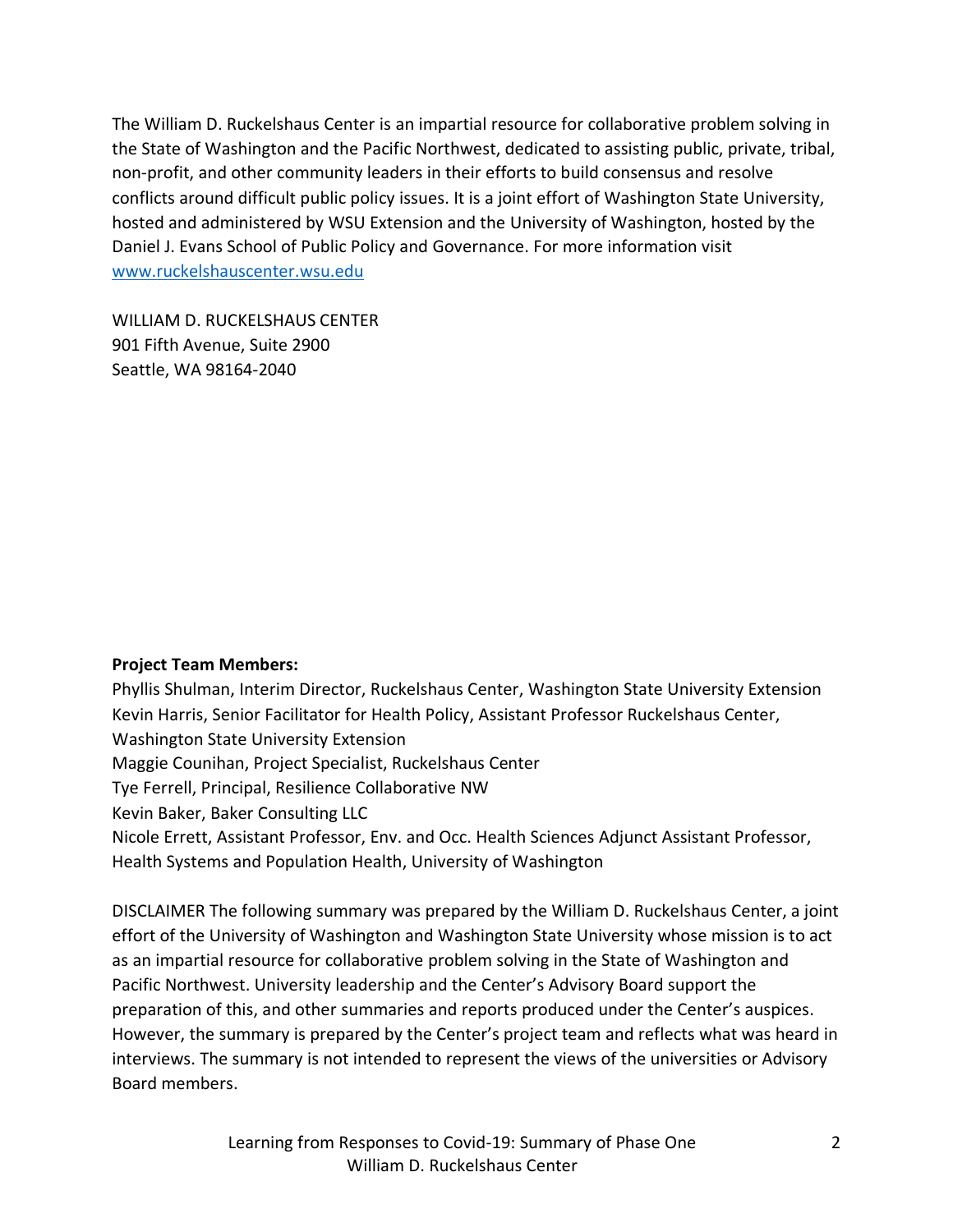# Table of Contents

| Community Resilience - Increase Social Cohesion, Strengthen the Resilience of Small and Mid-Sized |  |
|---------------------------------------------------------------------------------------------------|--|
| Next Steps: The Opportunity to Apply Lessons Being Learned - Phase Two Potential Projects20       |  |
|                                                                                                   |  |
|                                                                                                   |  |
|                                                                                                   |  |
|                                                                                                   |  |
| Increase Capacity for Systems Thinking for Decision-Makers in Government 22                       |  |
|                                                                                                   |  |
|                                                                                                   |  |
|                                                                                                   |  |
|                                                                                                   |  |
| Theme: Race Equity, Accessibility, Diversity, Equity, and Inclusion (READEI)25                    |  |
| Serve Educational Needs of K-12 Students Who Fell (or Are Falling) Behind 25                      |  |
|                                                                                                   |  |
|                                                                                                   |  |
|                                                                                                   |  |
|                                                                                                   |  |
|                                                                                                   |  |
|                                                                                                   |  |
|                                                                                                   |  |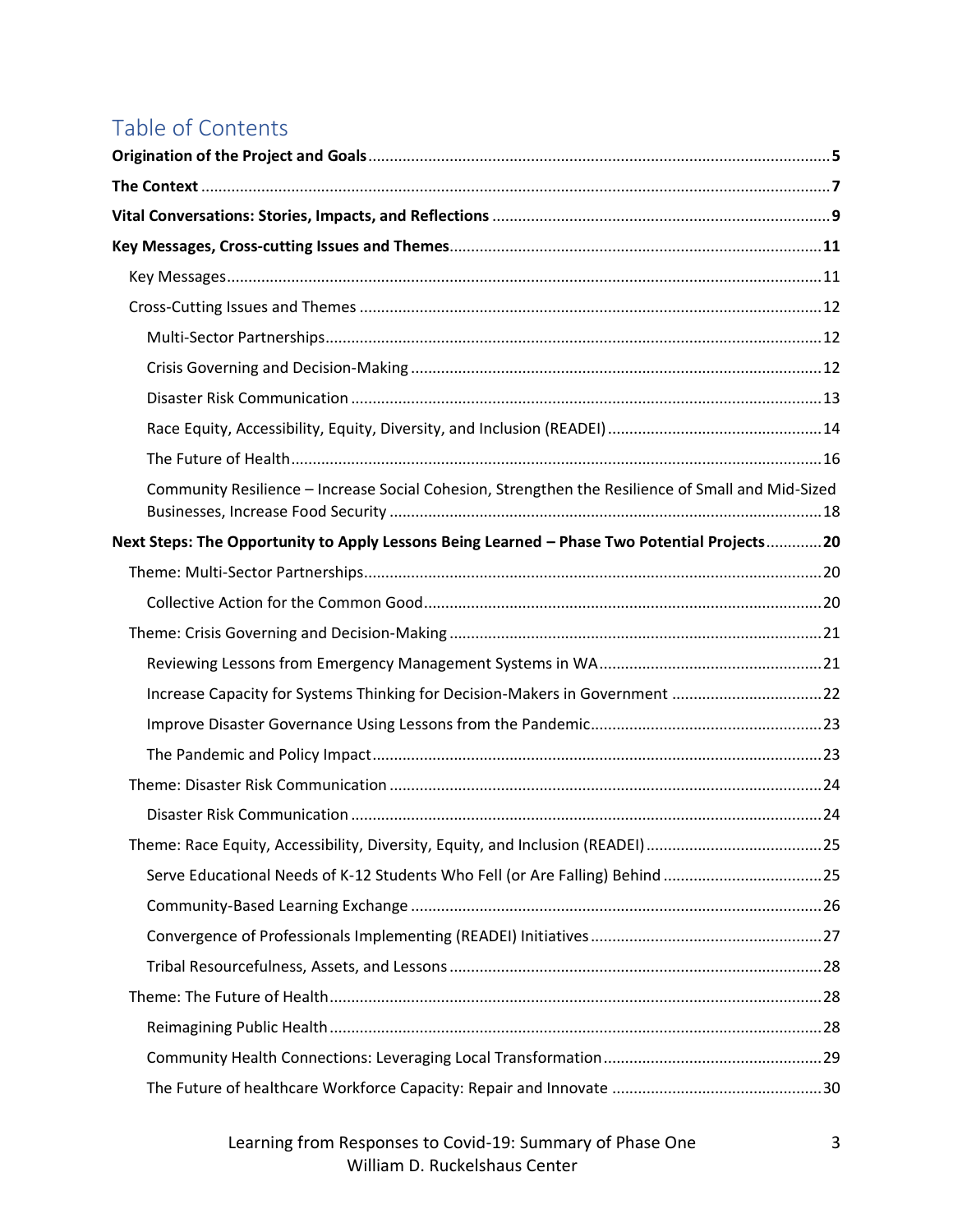| Attachment A: Learning from Responses to Covid-19 Interviewees (Phase One) …………………………………35 |  |
|--------------------------------------------------------------------------------------------|--|
|                                                                                            |  |
|                                                                                            |  |
|                                                                                            |  |
|                                                                                            |  |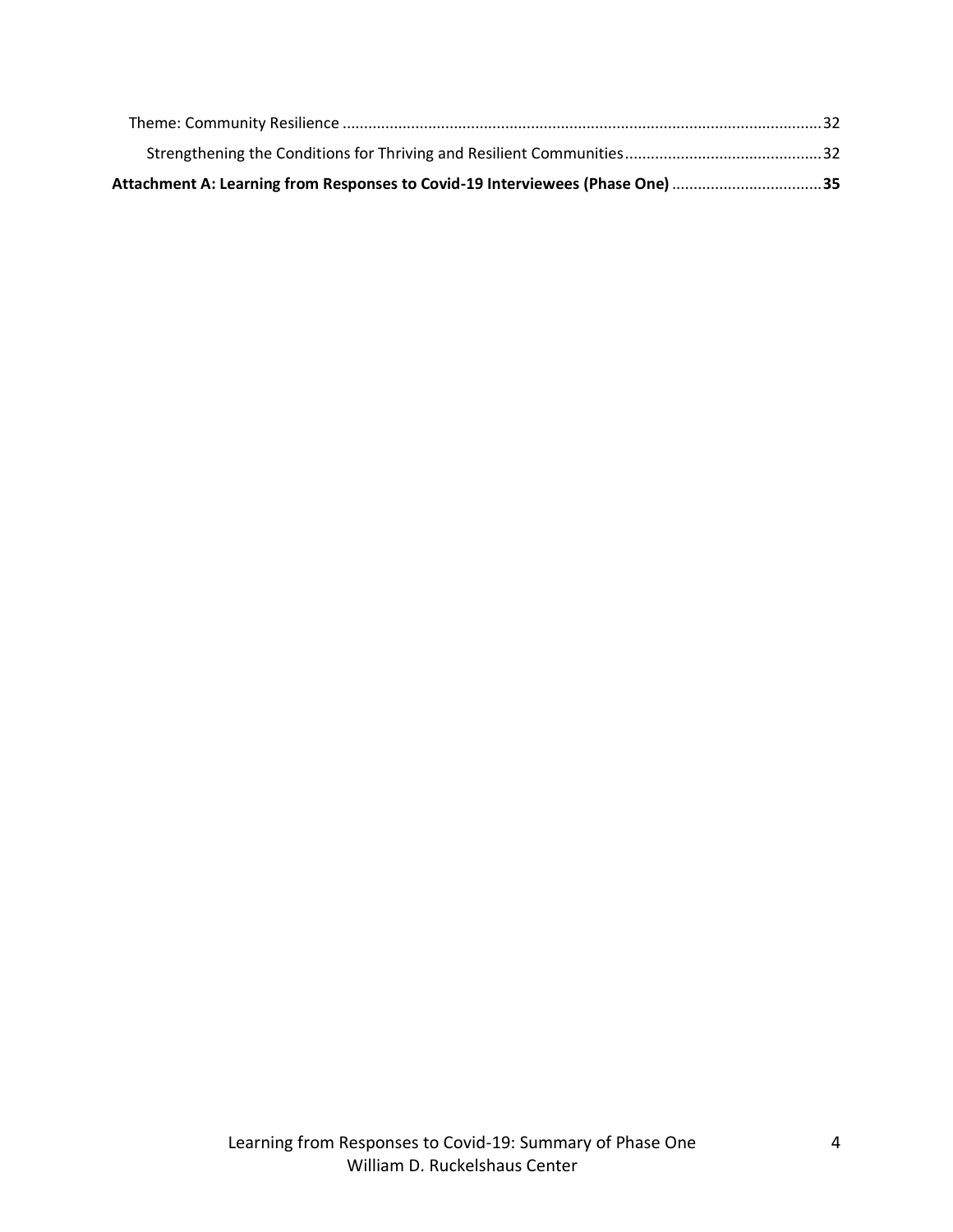## Origination of the Project and Goals

In the spring of 2020, the William D. Ruckelshaus Center (Ruckelshaus Center or Center) Advisory Board, faculty, and staff, engaged in vigorous discussions to figure out how the Center could best serve Washington State in the midst of a global pandemic.<sup>\*</sup> The Board and staff agreed that the Center's talents, expertise, credibility, and experience could best be used to improve preparedness, recovery, and resilience in Washington State by identifying lessons being learned from responses to Covid-19. They proposed a unique initiative to identify, synthesize, integrate, and apply the knowledge and experience being gained by and across multiple sectors during the response to Covid-19.

Lessons that continue to be learned highlight a need to enhance recovery from Covid-19 and to prepare for new or recurring emergencies. The magnitude and complexity of Covid-19 responses and recovery requires effective crisis decision-making, adaptive management, and innovation to address critical needs, policy challenges, and infrastructure gaps. The Center vetted the project with leaders from a wide range of sectors who agreed that it is vital to identify and share what has been and is being learned during this pandemic. It is also important to identify innovations, improvements, and new directions that can be applied to ongoing decisions, policymaking, and emergency planning and preparedness.

Beginning in March 2021 until late summer, the Center, with funding from Kaiser Foundation Health Plan of Washington, initiated the first phase of a two-phase project: Learning from Responses to Covid-19: Improving Preparedness, Recovery, and Resilience in Washington State. The intention of Phase One was to involve individuals and groups who had responsibility for making decisions and implementing operations to identify priorities, vital questions, and approaches that would help identify essential topics and cross sector themes for a more comprehensive learning effort (Phase Two) to be initiated in 2022. The Center felt that key areas of focus for Phase Two needed to be informed by input from elected, appointed, and other leaders from a wide range of sectors. Since Covid-19 has disproportionately impacted communities of color and other marginalized people, the project was designed to collect and synthesize information, frame issues, and consider recommendations through race, equity, and social justice principles. An advisory group focused on race, equity, and social justice, as well as a consultant, provided guidance in the design and scope of Phase One as well as identifying potential projects for Phase Two.

The overall project goals are to:

1. *Initiate a multi-year comprehensive learning effort, based on the lived experience of people from multiple sectors in the role of making decisions and implementing operations in response to Covid-19, that identifies and shares key insights and lessons from responses to the Covid-19 pandemic in Washington State.* 

The Center's Advisory Board is comprised of prominent local, state, and regional leaders representing a broad range of constituencies and geographic locations.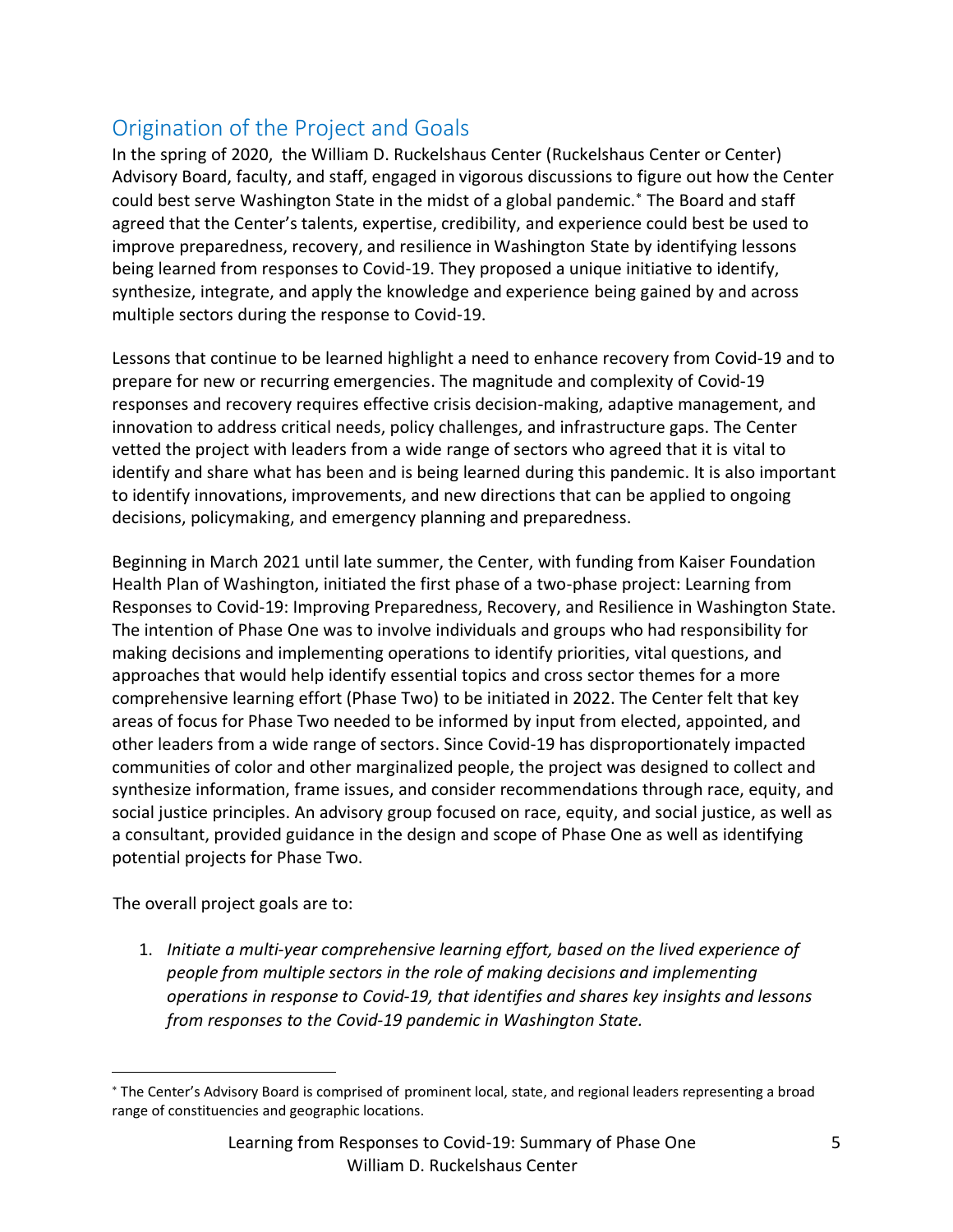- 2. *Provide decision-makers in the public, private, nonprofit, tribal, and civil sectors (at statewide, regional, and local governance levels) information to continually inform and improve decisions related to long-term recovery and resilience, emergency preparedness, and crisis management, and to implement key improvements across sectors.*
- 3. *Identify the intersections among and interconnections between what is being learned in and across multiple sectors, and how strengths and gaps can inform improvements.*
- 4. *Use those learnings to adapt, innovate, and stimulate new approaches, interventions, and systemic solutions to address emergent and long-standing public policy and operational challenges.*
- 5. *Apply race, equity, and social justice principles throughout the comprehensive learning effort, including focusing on disproportionate impacts, access, and outcomes.*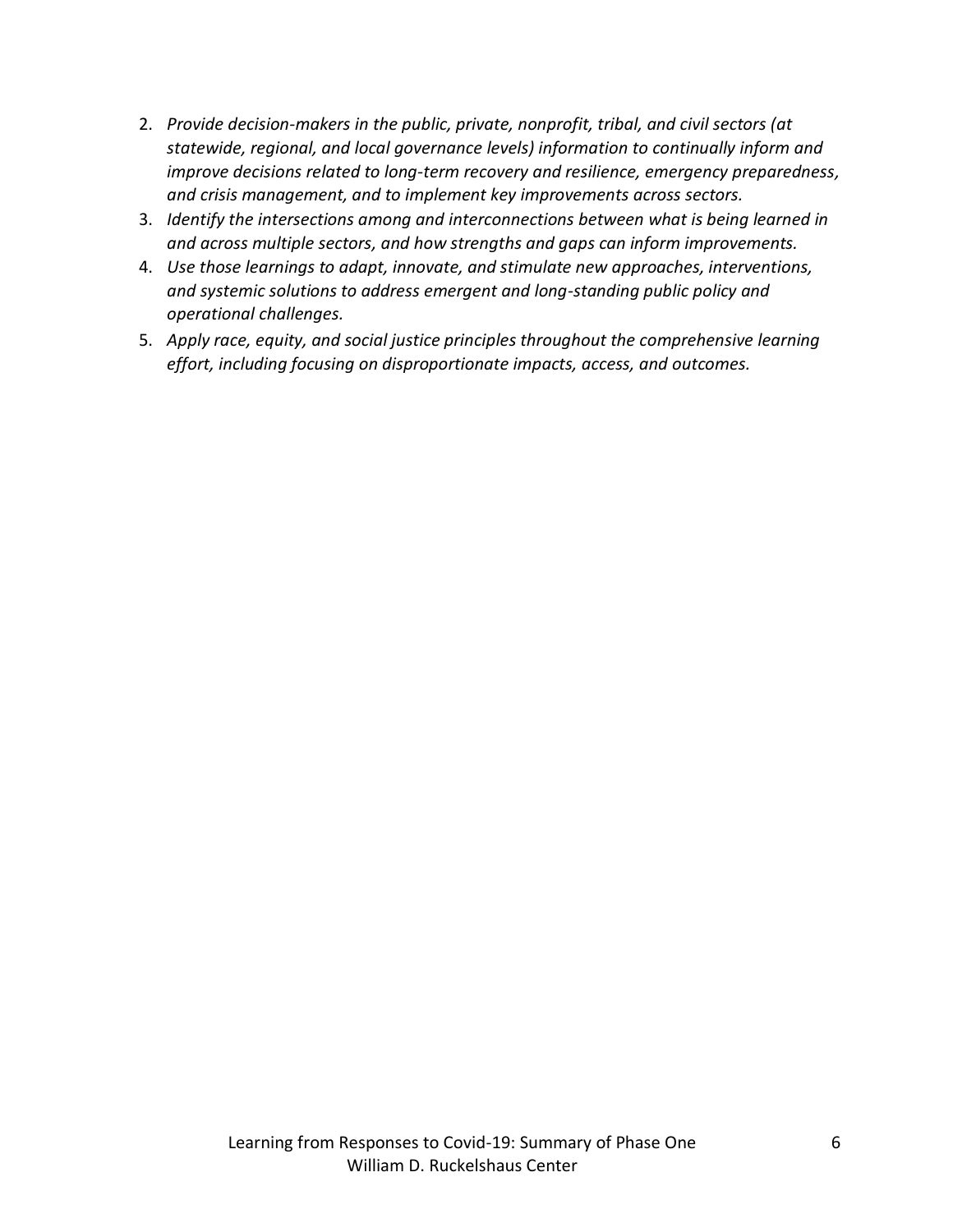## The Context

The Covid-19 learning initiative took place within a specific cultural, social, economic, and ecological context in the United States and Washington State. These enabling conditions guided how responses unfolded across all sectors and areas of society and the economy.

As several interviewees noted, pre-pandemic normal was not necessarily good for many people in Washington State and the nation. If anything, the pandemic exacerbated America's disparities, for example, based on wealth, race, justice, gender, age, physical ability, and geography. The pandemic unfolded as the effects of the global climate crisis, including massive wildfires, flooding, drought, and new heat records, are increasingly felt by Washingtonians.

Because of the deep interconnectedness of supply chains, labor markets, and trade in today's economy, globalization, particularly of the supply chain for resources and products, continues to a be source of vulnerability and instability in our trade-dependent state and around the world. This was especially true in the beginning of the pandemic, when it was nearly impossible to obtain sufficient supplies of personal protective equipment (PPE). Trade and supply chain woes have continued, as labor, resource, and energy shortages in different parts of the world, including the U.S., have impacts that ripple throughout the global economy.

Over the past several decades, the media industry has fractured and restructured in ways that have transformed the national media environment, including Washington's. The rise of online media and social media, along with a shift of advertising dollars away from newspapers, has decimated many local newspapers that were an important source of locally relevant information for both urban and rural communities. At the same time, social media algorithms have created and reinforced media bubbles at the individual and group levels, based on online user preferences and behavior, so that the views and opinions an individual is exposed to narrows over time in response to what the algorithms determine to be preferences.

Social media has partly contributed to increasingly stark partisan divisions at both national and local levels. At the same time, the murder of George Floyd on May 25, 2020, touched off nation-wide protests and calls to address deep-seated and long-standing racial and ethnic disparities. All of this is taking place in the context of low levels of trust in government. The consequence of a long history of partisanship and mistrust created challenges to implementing a unified public health response to the pandemic.

Several major social and technological shifts that happened during the pandemic were poised for broader adoption and scale-up. Many of them seem likely to endure. Thanks to widespread internet access, video chat, and video conferencing software, many office workers were able to work from home, many students were able to study from home, and socially isolating families and friends were able to connect. However, these technological innovations also revealed disparities in access to the internet, access to technology, and ability to use technology that significantly contributed to the disproportionate impacts of the pandemic.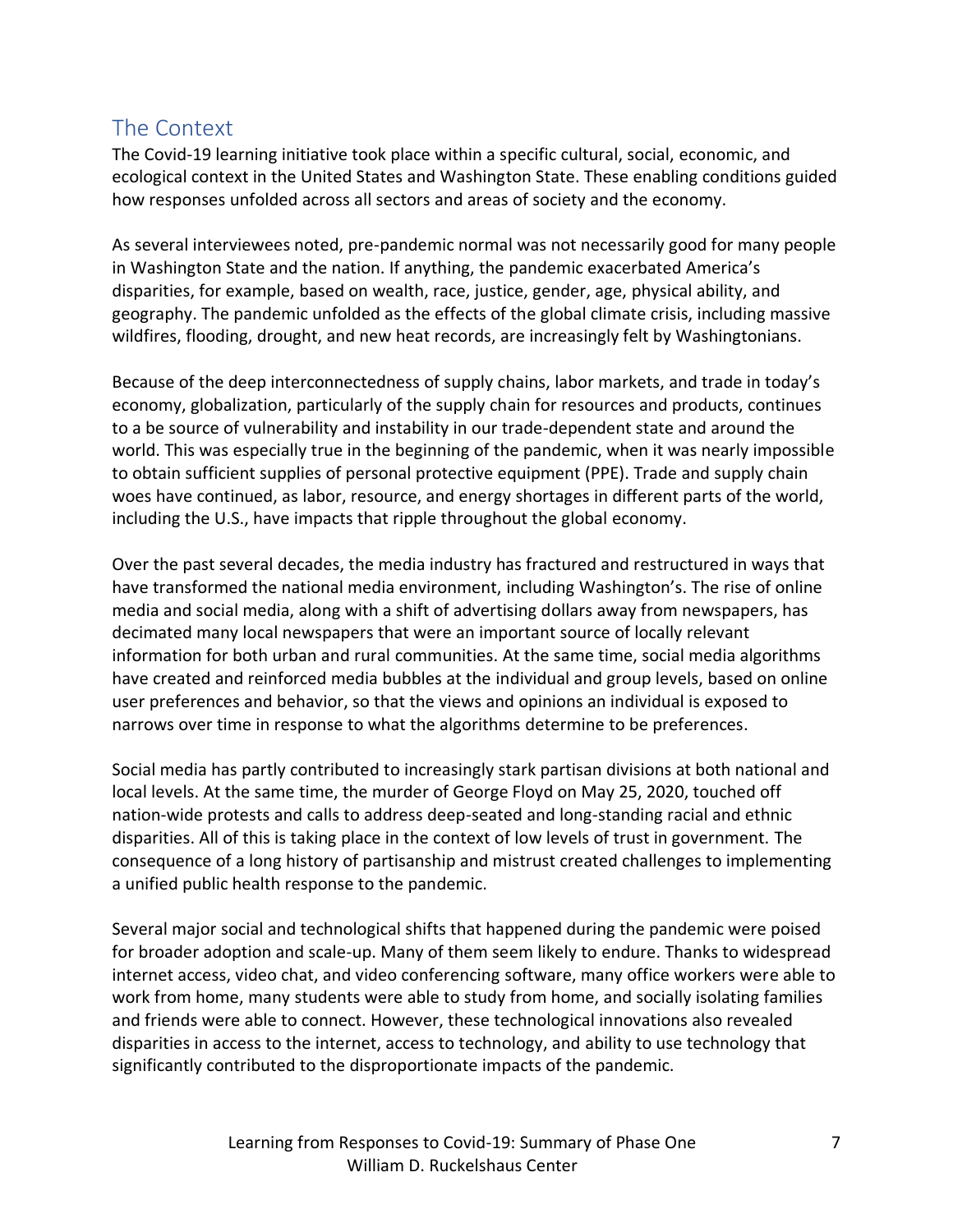Within this context, and as other crises such as climate change grow in impact, the pandemic acted as an important stress test of Washington State's emergency management systems, as well as its governance, political, economic, social, and community systems. During the pandemic, the state's emergency management, healthcare, public health, long-term care, supply chain, education, food, labor, and social safety net systems came under particularly visible strain.

Learning from the responses to Covid-19 provides an opportunity to shine a light on some of the underlying conditions that challenge the state's ability to thrive. These include:

- wealth and social disparities across the state, particularly in terms of people of color, people with disabilities, and people with low incomes;
- the rural-urban divide, including local economies, healthcare access, access to resources, internet connectivity, political views, and the relative availability of local news;
- the under-resourced public health system; and
- the capacity and capability challenges of the healthcare delivery system.

There is an opportunity to learn from the challenges, successes, and innovations of pandemic responses and apply the lessons to enhance emergency preparedness, response, and recovery and increase long-term community and organizational resilience. There is also the opportunity to highlight and learn from the incredible compassion and caring of Washington State residents, businesses, government workers, nonprofits, faith-based organizations, and volunteers. The project team heard many stories of state and local government officials, private sector workers, nonprofit organizations, community leaders, and faith-based organizations working long days, often without rest, for many months at a time. There were also a wide range of compassionate actions, from the organization of large food donations to neighbors coming together to support one another.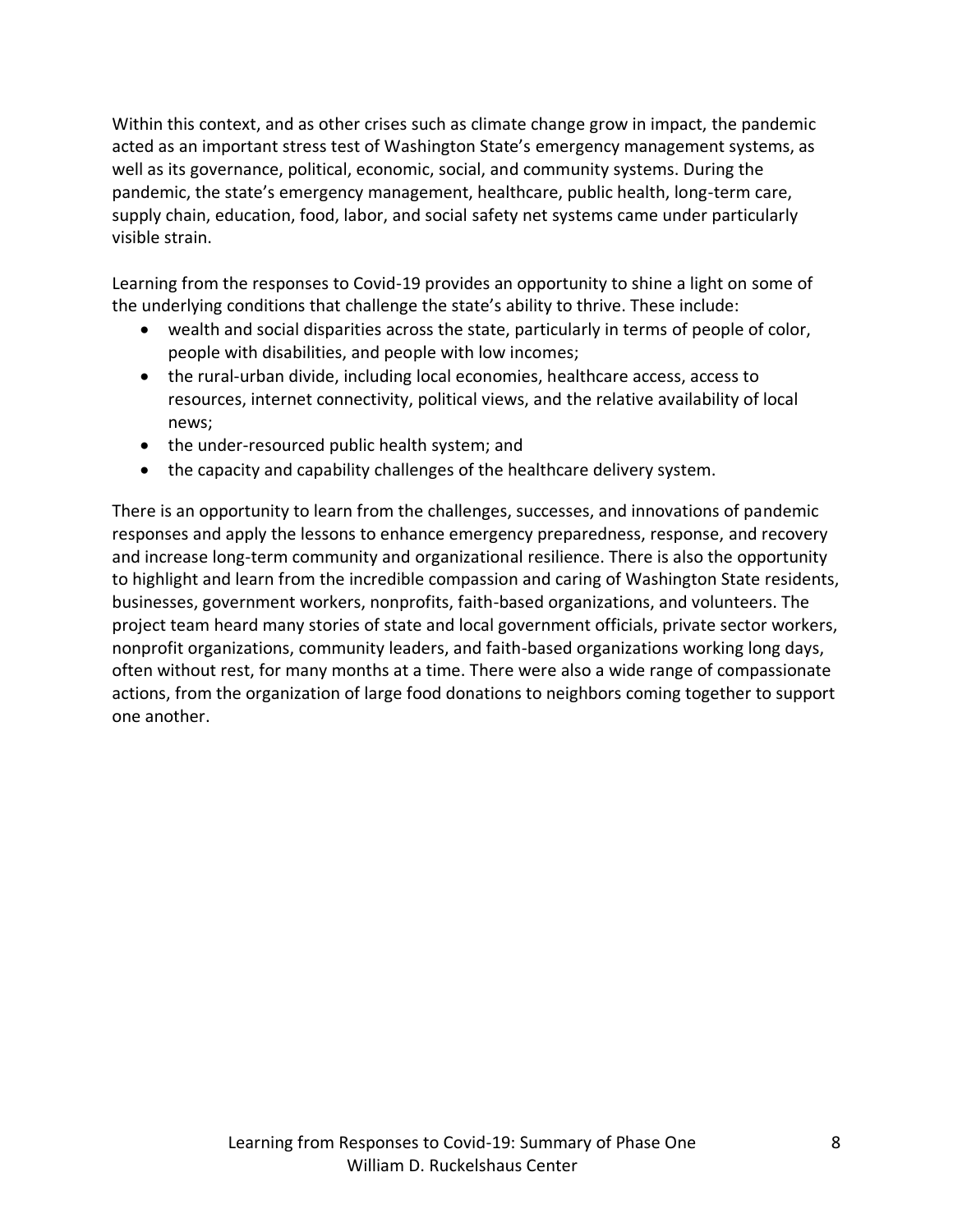# Vital Conversations: Stories, Impacts, and Reflections

During Phase One, the Center engaged in conversations to begin the process of learning and to identify the cross-sector themes that emerged from interviews. Participants were initially identified by considering the following:

- 1. Person who has a key role in decision-making, setting policy, and/or implementing decisions, policy, or operations related to response to Covid-19 in private, public, or nonprofit realm.
- 2. Person who represents or has key involvement in addressing social and racial inequities related to responding to Covid-19.
- 3. Person whose work or viewpoint cut across multiple sectors and systems.
- 4. Person who may have a unique viewpoint.

Each interviewee was also asked to provide recommendations for who they thought would be important to interview.

The project team interviewed more than 80 people. Interviewees included people from multiple levels of government and multiple sectors, including directors of state agencies, business representatives, university leaders, health care organizations, funders, community leaders, community organizations, tribal interests, nonprofit leaders, economic development organizations, and more (see Attachment A for a listing of interviewees). The following questions were asked:

- 1. *Please introduce yourself and tell us about your role in responding to the pandemic.*
- 2. *What have been the greatest challenges or missed opportunities in the responses to the pandemic in Washington?*
- 3. *What do you believe are the most important lessons that were learned or are still being learned in the response to the pandemic in Washington? Do you have specific observations about race? About equity? And/or about social justice?*
- 4. *What innovations and/or positive changes are resulting from the responses to the pandemic that should be sustained?*
- 5. *What has the pandemic revealed about key strengths and vulnerabilities that cut across systems, sectors, and/or regions in Washington State (e.g., supply chain, infrastructure, communication, decision-making, and preparedness)?*
- 6. *Communities of color and other historically marginalized groups are being disproportionately impacted by the pandemic. A key element of the Assessment will be to collect and synthesize information, frame issues, and consider recommendations that address issues of race, equity, diversity, inclusion, and social justice. What observations do you have about efforts to address these disparities?*
	- o *Who was involved in these efforts?*

o *What was done, could have been done or should have been done to address disparities?*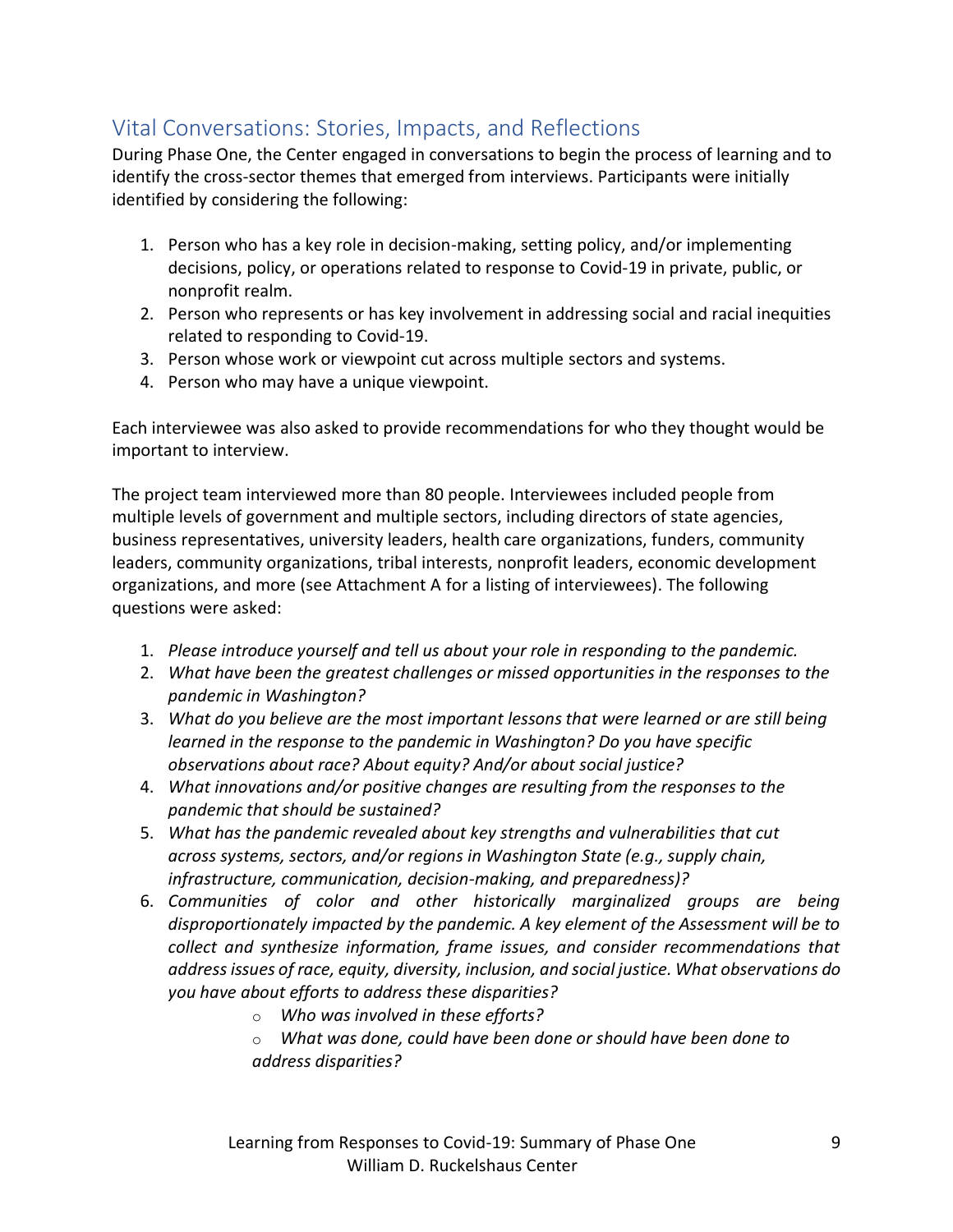- 7. *If you were to do this assessment, what would you focus on and why? What did the pandemic bring to light that you think should be further explored? What is most essential?*
	- o *What could the value of this assessment be to you, your organization, or others?*
	- o *What impacts would you hope the assessment might make?*
	- o *How might the assessment help to illuminate and/or address key issues related to race? To equity? To social justice?*
- 8. *Is there anything you feel passionately about that should be included in the scope of the assessment?*
- 9. *What did we not ask you that we should have?*
- 10. *Who else do you suggest we speak with?*
	- o *At this early stage?*
	- o *As we move into the more comprehensive stage?*

Interviewees often became emotional. For many people the team spoke with, the interview was the first time they had the opportunity to reflect on and share their experiences. For many, the experience of being in a decision-making role while juggling their own personal challenges was exhausting and traumatic, even while many were invigorated by their contributions to the common good. The project team came away with a sense of the magnitude of the leadership challenges during this unprecedented, constantly changing crisis, as well as the profound collective impact of the decisions and actions made by people working to address the needs of Washington State residents.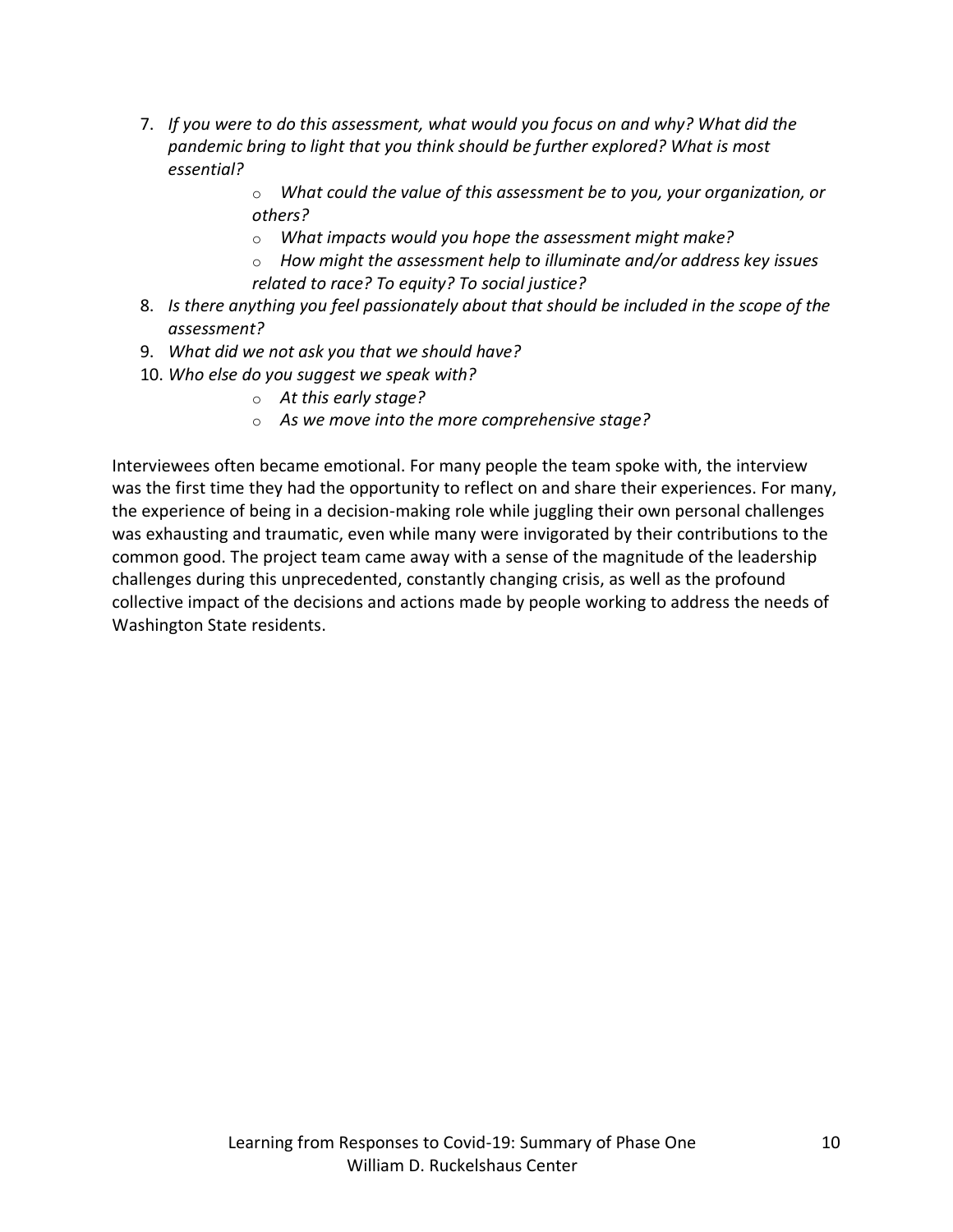# Key Messages, Cross-cutting Issues and Themes

#### *Key Messages*

Interviewees provided a wealth of information about the specific challenges and lessons they faced and are facing in responding to Covid-19. The project team utilized numerous frameworks to analyze and synthesize the information gathered, including the social determinants of health, conditions for community resilience, and systems thinking. The team integrated multiple approaches to the process of discernment and synthesis. The following are some of the overarching messages that were strongly stated in interviews:

- It is important to take the time now to identify lessons learned and apply them before individuals and organizations revert to the status quo.
- There is a need to challenge complacency and to work towards needed structural changes and transformational shifts.
- It is important to address issues identified at a systems level.
- It is essential to break down internal and external silos, to develop multiple sector approaches, and to recognize and strengthen interrelationships and interdependencies.
- Acknowledge what has been revealed about disparities, vulnerabilities, and inequities and utilize this awareness to make change.
- Tend to the differences between urban and rural needs and issues.

Interviewees also emphasized that it is important to:

- Establish relationships and develop structures to maintain those relationships in advance of emergencies.
- Identify and break down bureaucratic barriers and complex bureaucracies.
- Create conditions to align and develop a unity of purpose in response.
- Establish mechanisms for collaboration.
- Strengthen interoperability of data.
- Build upon the creativity and innovations that occurred especially when decisionmakers were given more latitude to experiment and create.

In addition to these messages, the information shared by interviewees highlighted a number of tensions that impacted the ease of unified response to the pandemic. Some examples of these tensions include the tension between:

- Public health priorities versus economic priorities
- Individual liberties versus community health measures
- Reliable and consistent information versus misinformation and disinformation
- Locally based versus statewide based approaches and decision-making, i.e., centralized versus decentralized response and decision-making
- People and entities who don't usually collaborate needing to find common ground
- Scientific (or data) versus politically based decisions
- Prioritizing serving the most impacted versus serving the whole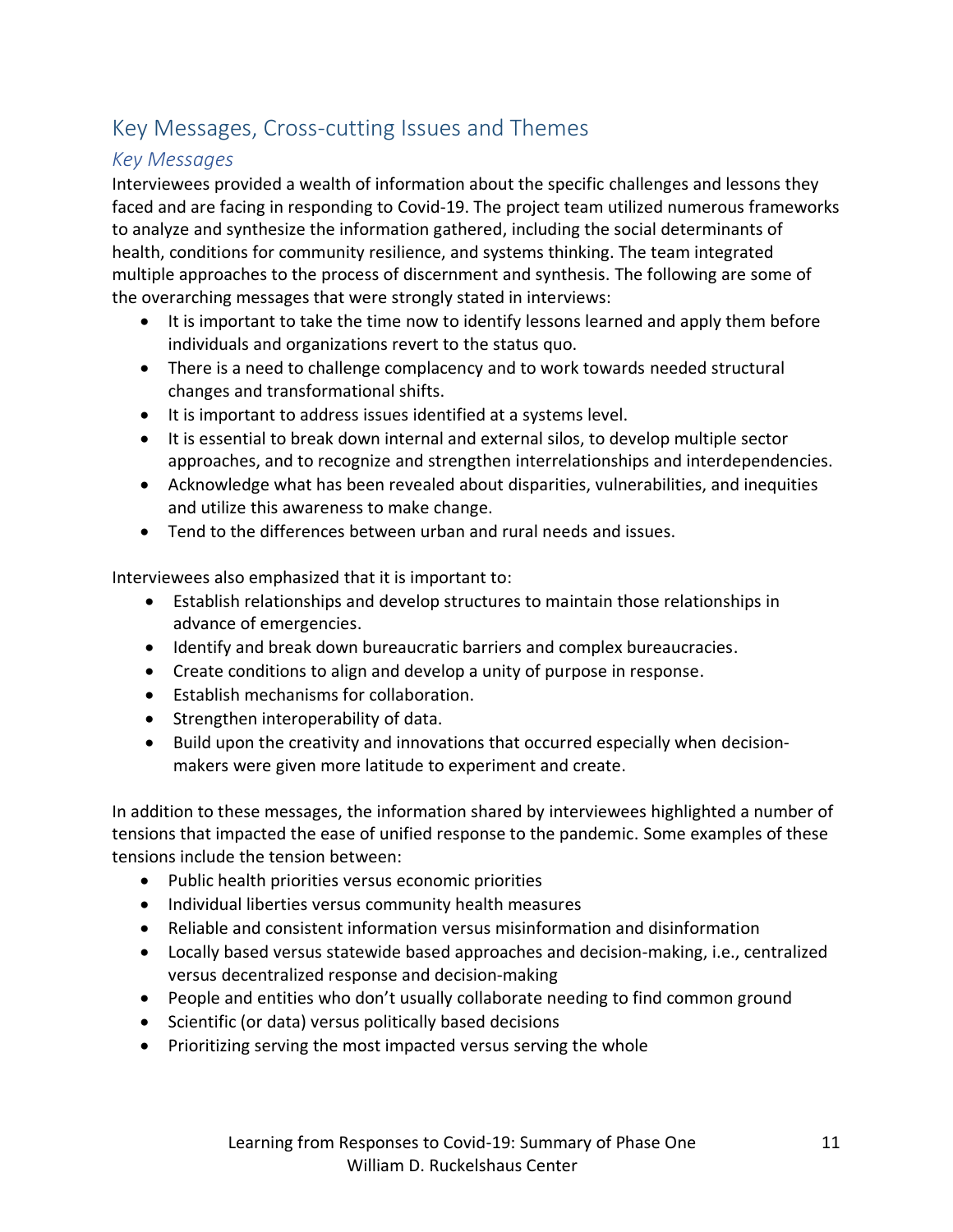#### *Cross-Cutting Issues and Themes*

The following themes emerged from the many stories and information gathered in the interviews regardless of sector.

- **Multi-Sector Partnerships;**
- **Crisis Governing and Decision-Making;**
- **Disaster Risk Communication;**
- **Race Equity, Accessibility, Equity, Diversity, and Inclusion;**
- **The Future of Health, and**
- **Community Resilience -Increase Social Cohesion, Strengthen the Resilience of Small and Mid-sized Businesses, Increase Food Security.**

#### *Multi-Sector Partnerships*

Cross-sector and multi-sector partnerships across the public, private, and nonprofit sectors increased during the pandemic. Public officials, private sector actors, and nonprofit leaders spoke of their new appreciation for the expertise, capabilities, and commitment that each sector brings to the table. The cross and multi-sector partnerships that formed during the pandemic provided important experience in learning how to work together. There is a great deal of interest in sustaining and expanding these partnerships, particularly for future disasters, but also to address current issues, such as the improvement of government data collection and analysis. Some felt that public-private partnerships should become a cultural practice and that systems should be put in place to continue them so that they are not solely dependent on personal relationships. Interviewees emphasized that it is important to jointly identify the assets of universities, the private sector, and the public sector and to structure ongoing approaches to current issues as well as planning for emergencies.

Interviewees were also interested in multi-sector partnerships that include health systems in key areas like emergency response planning, surveillance for future communicable diseases, vaccines, data sharing, and prevention of flu hospitalizations. In addition, some interviewees raised the idea of broadening private sector and government collaboration, so it is less focused on the regulatory aspects of the relationship and more focused on working toward mutual goals.

#### *Crisis Governing and Decision-Making*

The pandemic is a new kind of crisis that presents important learning opportunities for the future. The constantly changing conditions and new information being generated during the pandemic created tremendous uncertainty. The high degree of uncertainty and complexity created governance and decision-making challenges for government officials and decisionmakers in other sectors.

The same was true for emergency management professionals. Emergency management systems are typically designed for discrete, time-bound, place-based incidents. The pandemic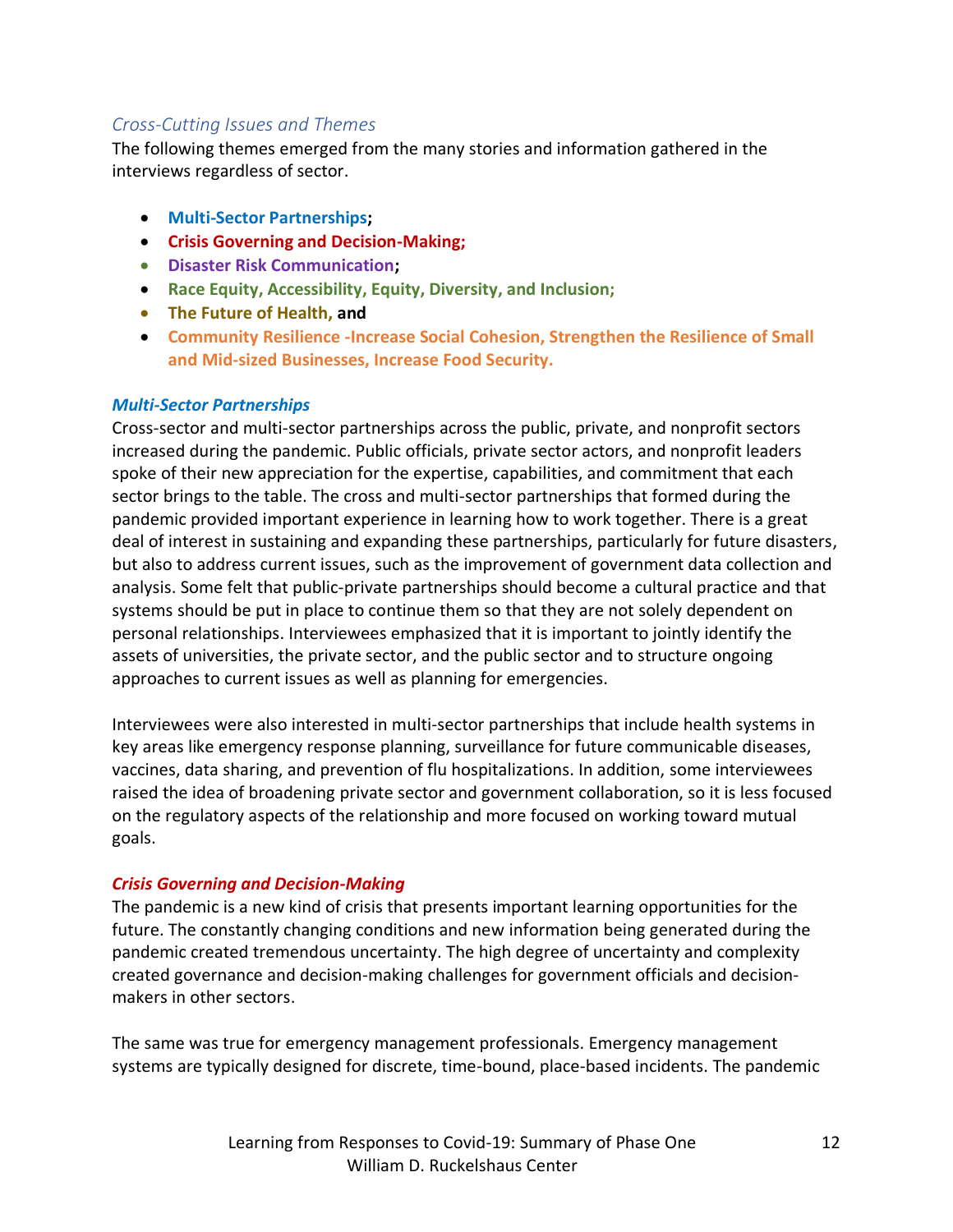confronted them with a global, long-term public health crisis that created challenges to traditional emergency management decision-making structures.

The prolonged nature of Covid-19, the magnitude of its impacts, its lack of geo-spatial boundaries, and multi-sectoral impacts created new challenges for how to structure decisionmaking and who to involve at all levels of the responses. As a result, government officials, leaders, and emergency management professionals deviated from traditional approaches for crisis decision-making. These decision-making adaptations sometimes conflicted with emergency planning and response structures intended to be utilized for crises. This created some confusion about who needed information or should be involved in decision-making, complicated coordination and communication, and limited opportunities to integrate resources. Tensions also arose around Home Rule and who had decision-making authority in certain situations. These tensions impacted the ability to create consistent and unified approaches. On the plus side, the novelty of the situation sometimes led to innovation unconstrained by knowledge or commitment to existing frameworks.

The pandemic highlighted the need for increased collaboration in decision-making among and between sectors and across geographic boundaries. Interviewees emphasized the need to build relationships prior to emergencies and to create structures for collaboration that will maintain the ability for different entities to work together more effectively.

#### *Disaster Risk Communication*

During the pandemic, state and local officials needed to get factual and timely information about Covid-19 out to communities and individuals on a regular basis. This critical task was complicated by several factors, including the shrinking number of many local newspapers around the state. For many communities, there was no set of common facts about Covid-19 and how best to respond. In addition, as many interviewees noted, misinformation and disinformation were being spread by multiple actors and media outlets.

Social media facilitated the spread of both misinformation and disinformation and played a role in attracting people to more extreme positions than they might otherwise take and then reinforcing those positions. Social media algorithms also enabled the creation of social media bubbles, in which different groups of people receive different information, some of it less factual. All of this, in addition to confirmation bias, contributed to our national climate of hyper-partisanship and distrust in government and science.

The lack of trust in government, combined with the dissemination of misinformation and disinformation, made the task of protecting public health much more difficult, greatly complicating efforts to control the spread of the virus and limit severe disease and death. Many interviewees stated that an essential issue is whether information is available in multiple languages, how the information is distributed, and who communicates with communities. Interviewees pointed out that some people are unable to get information because they lack access to computers and/or internet and information is often only available in English. They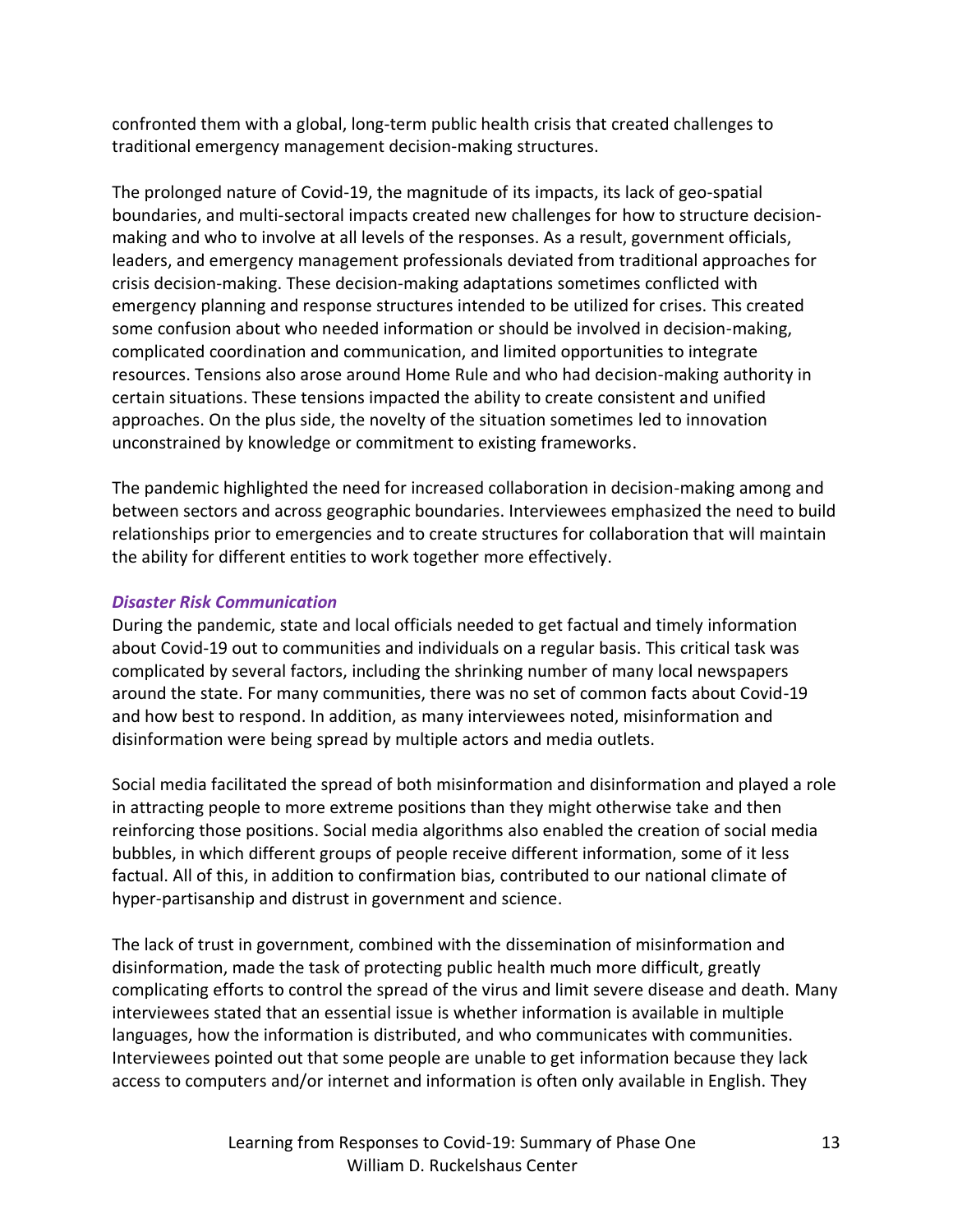also pointed out the importance of understanding historical trauma in crafting and delivering communication.

#### *Race Equity, Accessibility, Equity, Diversity, and Inclusion* **(READEI)**

Perhaps partly because it was an important focus of this interview process and partly because of the George Floyd murder and associated protests around the country in 2020, racial equity and social justice were top of mind for many interviewees and cut across all sectors and issues. The pandemic also laid bare and exacerbated disparities that had been receiving limited attention. For example, wide disparities in health outcomes for certain racial groups, particularly Black, Pacific Islander, and Native American people have been known for a very long time. Some interviewees said that solving long-standing issues of equity, racism, and social justice during an acute crisis is not possible. Others felt that considerations of diversity, equity, and inclusion were the first things to be disregarded in the crisis. Interviewees did point out that consideration of disparities in a crisis is partly a factor of who is at the table when decisions are being made. Several interviewees noted that one-size-fits-all policies and approaches can cause harm. Specifically, they can increase disparity and are likely to overlook the needs of underrepresented groups, whose cultural and social norms may not fit dominant social models in terms of housing arrangements, food, and how they obtain trusted information.

Other disparities were highlighted by interviewees. Some interviewees noted that the pandemic showed how much our economy depends on low-wage workers who lack health care benefits, safety measures, and job protections. Many of these so-called "essential workers," including people like meat plant workers, grocery employees, nurses, home healthcare providers, and long-term care providers are less likely to be White and much more likely to be paid low wages. These workers were exposed to much higher levels of risk than the general population and for the most part lacked critical wage, safety, benefits, and job safeguards.

Interviewees said that the needs and requirements of certain groups, such as people with disabilities, needs to be elevated. As some interviewees put it, it was difficult for the deaf community to receive accurate information and there was a lot of confusion in the community. There were insufficient funds to reach clients and many people were isolated.

Tribal organizations shared lessons from their own unique set of experiences and circumstances, emphasizing areas where collaboration and improved relationships with local, regional, and state government could be beneficial. They also highlighted the challenges they faced because of a lack of tribal public health entities and resources. The tribes have the knowledge of how to work in their own communities, they noted, and several tribes and tribal health organizations did remarkable work within their own communities and even outside of their communities.

Women and children were dramatically impacted by the pandemic. A significant number of children have dropped out of school and others have fallen significantly behind. Children's mental health and ability to appropriately socialize suffered when physical school buildings were closed, and as other routines continue to be disrupted by the pandemic. Foster children,

> Learning from Responses to Covid-19: Summary of Phase One William D. Ruckelshaus Center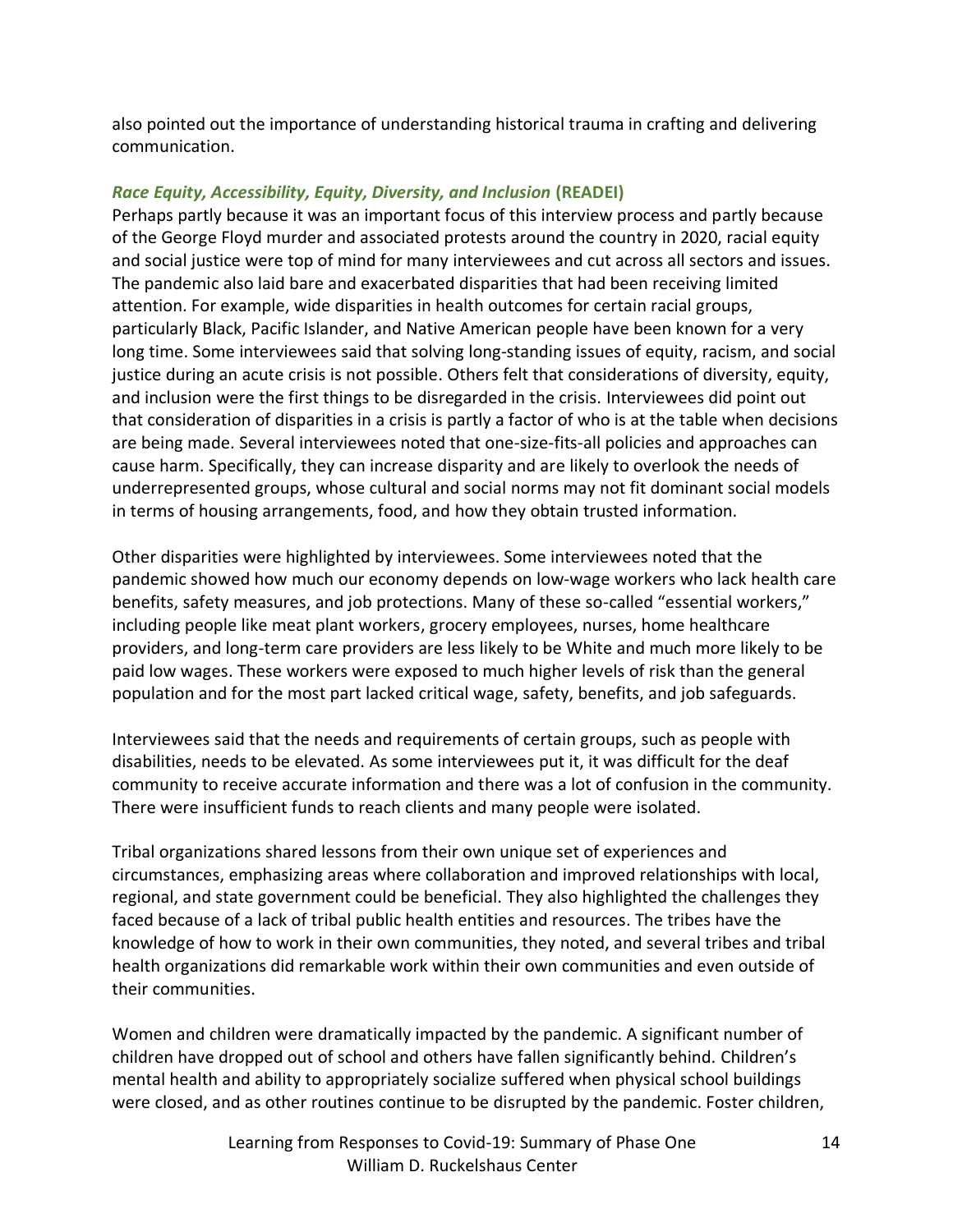children living in poverty, and children without permanent housing were particularly affected by these disruptions and lack of access to the internet and other resources. Numerous interviewees noted that there was a lack of affordable childcare. Many women left the workforce to take care of their children. Interviewees were especially concerned about the disproportionate impacts of school building closures on students living in poverty and non-White students and their educational progress.

The following are examples of some of the issues raised regarding equity, race, and social justice:

- *Tribes do not typically have public health funding so tribal organizations have to carry out roles that are unfamiliar to them*
- *Access to culturally appropriate behavioral health (and behavioral health, in general) has been difficult and demand has increased dramatically*
- *Issues related to impacts on people with disabilities may not be fully considered*
- *The impacts of the pandemic on K-12 students, particularly those who have fallen most behind*
- *Evictions and the debt associated with delayed payments have impacted many lower income people dramatically*
- *The need to build relationships with community organizations before there are crises, have community liaisons to specific communities, and establish advisory groups to facilitate ongoing communication with targeted communities*
- *Access to information is not equal and there are media deserts, especially in rural communities*
- *Translation is critical to ensure all communities are engaged*
- *Data systems and data systems are fragmented and not able to "talk to" each other and this made it difficult to identify where impacts were worse*
- *There is a strong societal bias against incarcerated people and partly as a result, access to vaccines in prisons was not prioritized*
- *Systems within the banking and insurance industries foster greater inequity, for example, the use of credit scores to secure loans for businesspeople or for lines of credit*
- *There is a need for communities to co-create and get funding to implement responses*
- *How governments budget in silos, and not in a more integrated way, is an issue that prevents a more holistic way of addressing issues*
- *Local, regional, and state government procurement policies made it difficult to support contracts with small community groups*
- *There was a common push to address equity, but many organizations found it difficult to understand equity and identify specific actions; there is a need to develop common ways to address inequities*
- *There is a need to have flexibility and expediency in decision-making, along with input from appropriate entities, to address real time issues and needs, for example, not to quarantine farmworkers when they typically live in group settings*
- *State orders to delay non-urgent health visits had a disproportionate impact on people who are typically less likely to see care and who have higher health risks*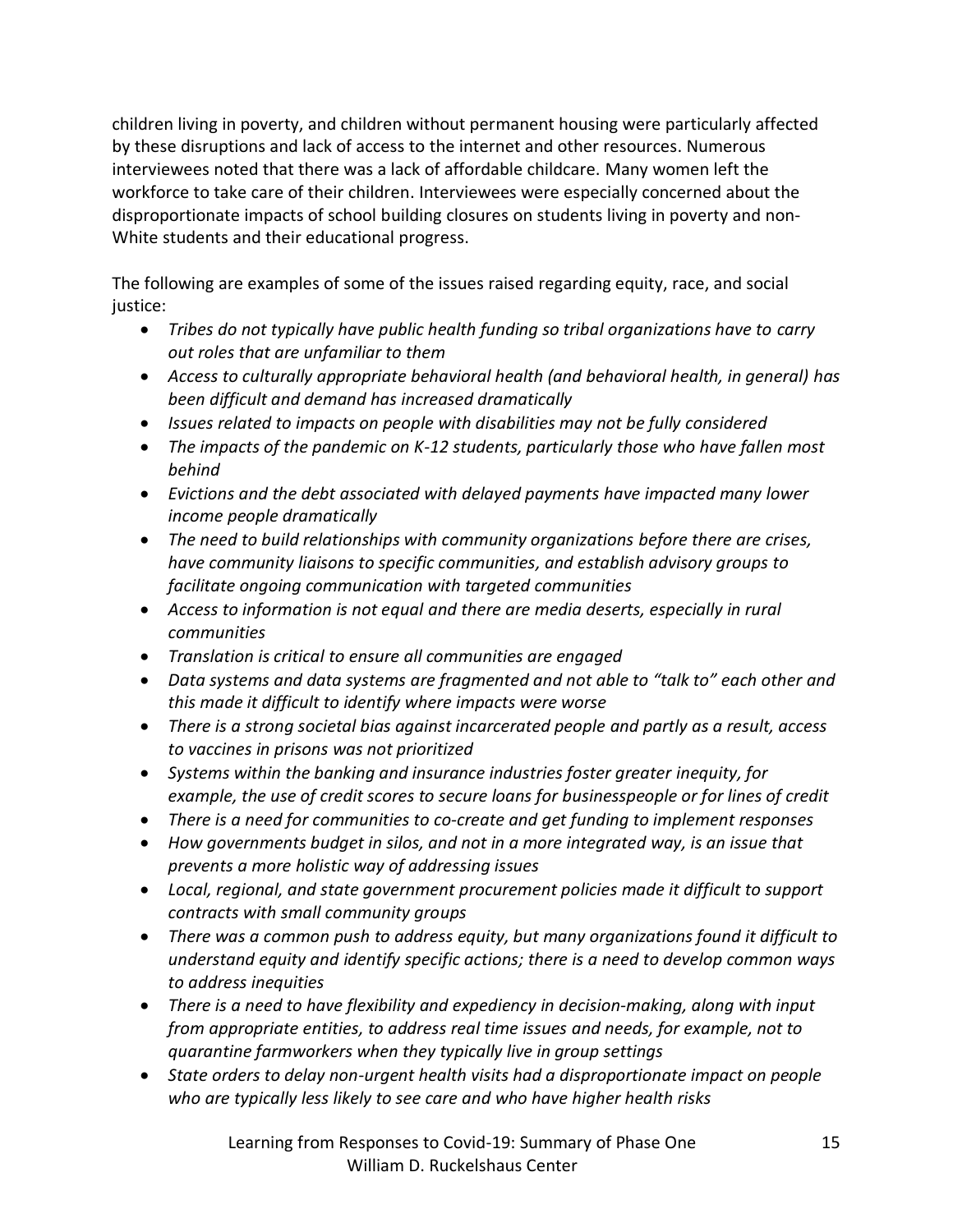- *Class divides between those who can work remotely and those who can't*
- *Approaches may still be biased toward White people, for example, once the disproportionate impacts on the Latinx communities became clearer, messaging in Spanish should have been prioritized*
- *Importance of having non-Whites as well as other underrepresented populations give input and lead decisions and provide guidance on ways to address inequities*
- *Equity principles and policies need to be in place prior to an emergency*

Most interviewees emphasized that READEI principles need to be woven throughout each potential project implemented based on the findings from Phase One, as well as ongoing learning, policies, operations, and programs.

#### *The Future of Health*

The pandemic highlighted long-standing vulnerabilities within Washington's public health and healthcare delivery systems. Interviewees mentioned a public health structure that has been chronically underfunded and undervalued for decades. Some emphasized the need to build systemic capacity to integrate and coordinate effective public health, healthcare delivery, emergency management, and social services delivery to reduce the silos that exist between these interrelated systems. Others focused on the impacts of policies at federal, state, and local levels that lead to disparities in health outcomes that affect historically marginalized groups differently, including racial or ethnic groups, people with disabilities, immigrants, LGBTQ+ communities, and others. Many noted that the healthcare delivery system has undergone significant pandemic strain, as healthcare professionals burned out or left their profession, even while hospitals have managed successive waves of infection comparatively well in Washington.

Some interviewees mentioned notable successes. For example, the nine regional Accountable Communities of Health that were created in 2015 as part of Washington's Medicaid Transformation Waiver began to improve the interface between local communities and healthcare providers, as well as to address equity disparities, chronic disease, care coordination, and other important goals. Others noted that community health workers and health navigators have helped to close equity gaps. In addition, many healthcare institutions incorporated learnings into their operations and emergency response and created community partnerships that had not existed pre-pandemic.

The state's local public health system was designed to be the first line of response in a public health emergency like a pandemic. Several interviewees mentioned that the state's public health infrastructure of staff, expertise, and capability, long under resourced, was significantly lacking. Public health agencies were stretched beyond the limits of their capacities, leading to significant burnout among staff. And because public health is decentralized to the county level in most parts of Washington, there is wide variation in how local health jurisdictions are structured, staffed, and resourced. Consequently, some counties fared better than others in terms of public health support. While the pandemic has led to an increase in public health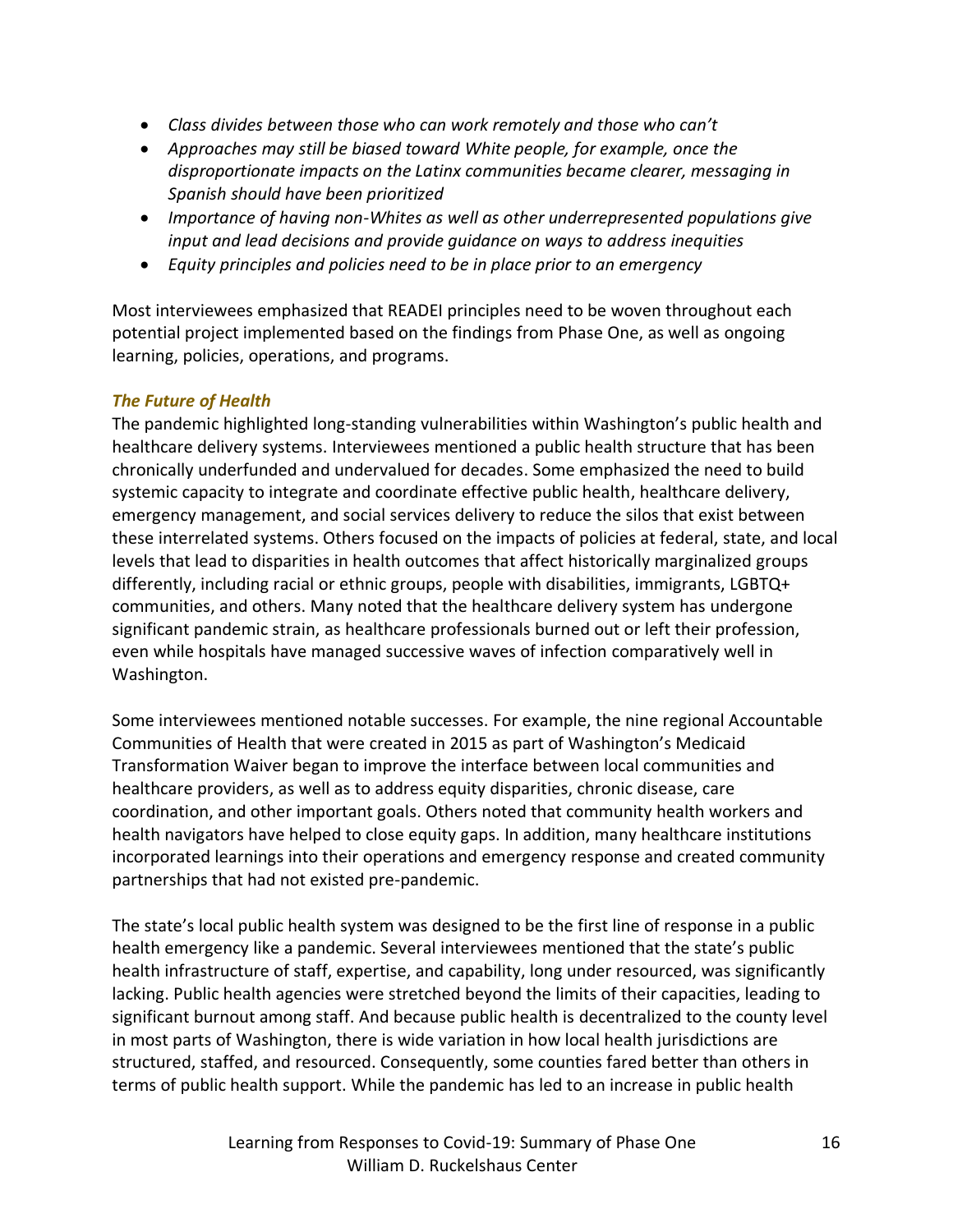funding, several interviewees expressed skepticism that funding or public awareness would continue as a post-pandemic priority.

Some interviewees said that the pandemic created an opportunity to reimagine public health to incorporate lessons learned and make it more effective in the future. In addition, others noted the need for integration of data systems across all local health departments to coordinate better during periods of stress.

Although the federal and county governments do not fund tribal public health, several tribes stepped in to address critical pandemic needs, including vaccinations beyond their tribal communities. Some interviewees noted that improving coordination and collaboration between tribes and other governmental jurisdictions would be impactful.

Other interviewees said that the pandemic highlighted the need for improved healthcare for everyone. They noted that healthcare systems in the U.S. are designed to support those with insurance and are optimized for those with access to the internet and other resources. Most insurance is employer provided; part-time underinsured workers and the unemployed (even those who are Medicaid beneficiaries) are still often unable to access needed care. Even those who are insured often find care to be unaffordable, given the high cost of deductibles, co-pays, and co-insurance. This impacts marginalized populations disproportionately, creating further disparities in health outcomes.

Some interviewees spoke of a history of medical abuse and neglect within our medical culture against some racial and ethnic groups in the U.S., including African Americans and Pacific Islanders. As a result, many individuals and communities lack trust in healthcare providers and public health officials. Some noted that providers need to improve their relationships with community organizations that provide culturally sensitive services in historically disadvantaged communities. While the Community Health Navigator has been successful in some areas, interviewees emphasized the need for more trusted community messengers and Navigators, especially in non-White communities. They also noted that the data required to disaggregate race and ethnicity for appropriate identification and analysis is often unavailable, due to incomplete data fields. This creates further barriers to effective policy change.

The pandemic has caused new stressors in peoples' lives throughout the state, including the stress of the pandemic itself, isolation, burnout, financial strain, loss of work, lack of access to treatment options, lack of childcare impacting employment (especially for women) and a wide range of other factors. Several interviewees pointed out that behavioral health has not been a major focus of pandemic response, even though mental health and substance use disorder issues have significantly increased throughout, including fentanyl abuse and opioid overdose. Some interviewees noted that the response to drug and alcohol issues has been limited. This underscores the pre-pandemic lack of funding and capacity limitations within our behavioral health programs.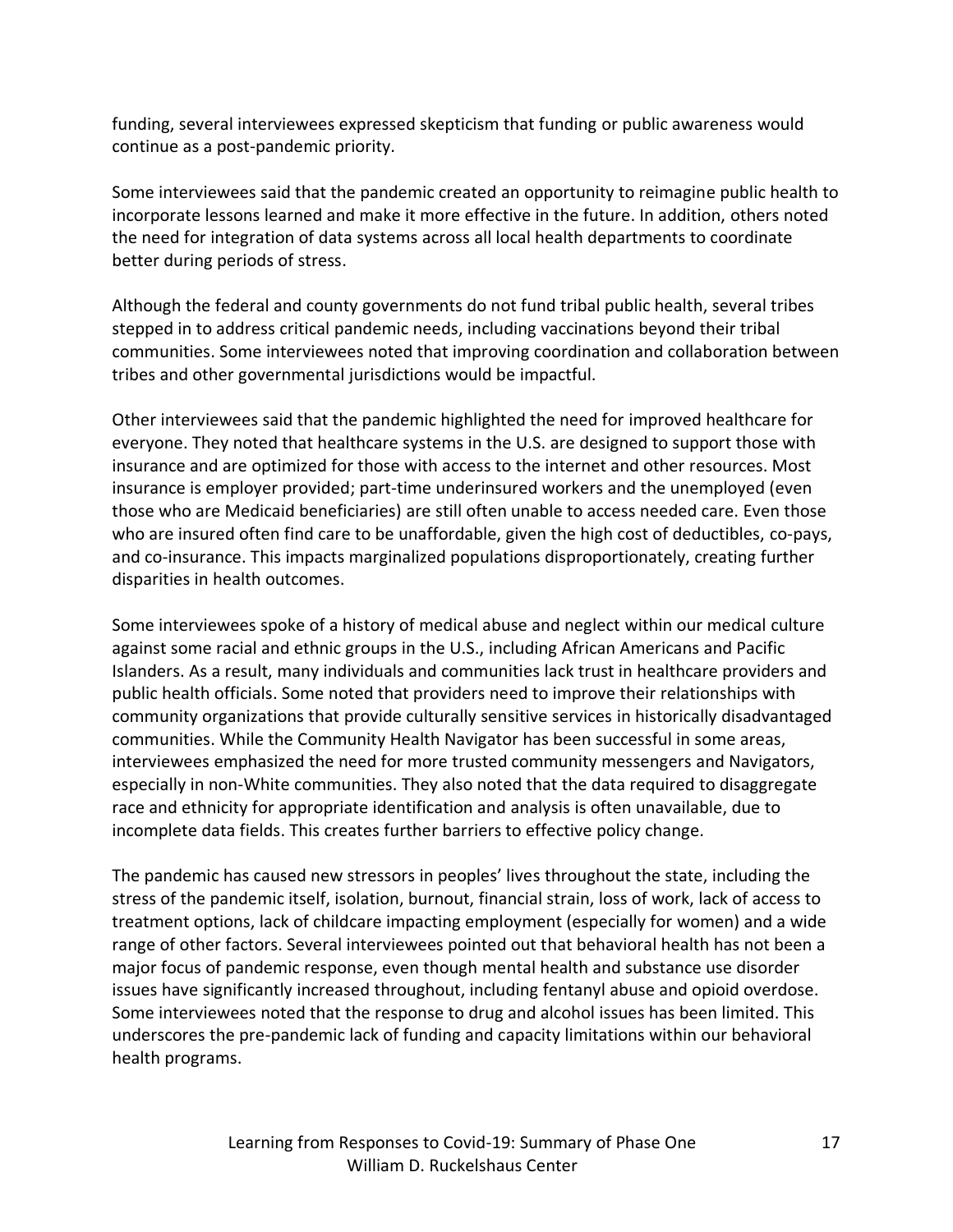Interviewee responses highlighted many latent health systems needs and systemic gaps, including the gulf between health, healthcare, and related social service silos. In addition, the pandemic naturally focused on emergency response, creating backlogs of non-Covid related clinical and behavioral health needs. These needs continue to cycle, creating further unintended health consequences, especially relative to chronic disease (for example, diabetes) within communities of color and others.

The use of new governance structures across sectors and organizations to oversee investment in removing silos, elevate social determinants of health as important root causes of health outcomes, and build intelligent capacity to support systemic change and harden emergency response may be one of the best opportunities to emerge from this pandemic.

#### *Community Resilience -Increase Social Cohesion, Strengthen the Resilience of Small and Midsized Businesses, Increase Food Security*

Community resilience has been dramatically tested by the pandemic. Issues of social cohesion, sustainability of small and mid-sized businesses, and food security emerged as being critical to supporting community resilience in the project team's interviews and analysis.

Deep partisan political divisions, mistrust in government, and declining membership in local clubs and associations have contributed to declining social cohesion in the U.S. The need to socially isolate during the pandemic may have exacerbated a decline in social cohesion that seems to be linked to an increase in violence, substance abuse disorders, and mental illness. However, by isolating, masking, and vaccinating, many people saw themselves as contributing to the common good as much as they were protecting themselves and their loved ones. Throughout the state, the project team heard about individual and group efforts to connect with neighbors and provide food, care, and support to the elderly, ailing, and others who needed help.

Small and mid-sized businesses are the backbone of communities and their ability to weather major crises is critical. It is important to understand the resources businesses need for survival, recovery, and sustainability. In addition, understanding who benefited from federal, state, and local government financial support programs and who did not can help to address inequities and get critical funding to businesses that need them.

Hunger and food insecurity, already prevalent, became a secondary health emergency during the pandemic. The multiple economic impacts of the pandemic and its ripple effects across the economy significantly increased the number of people facing food insecurity. This dramatic increase in demand for food assistance coincided with massive supply chain disruptions. Hunger, including child hunger, increased during the pandemic as people lost jobs and housing.

The pandemic has highlighted the imperative to strengthen initiatives that increase food security for people, not only during emergencies. Food banks and the large networks that supply them across the state and region have been challenged to reinvent how they address the three dimensions of food security: access, availability, and appropriateness. One of the

> Learning from Responses to Covid-19: Summary of Phase One William D. Ruckelshaus Center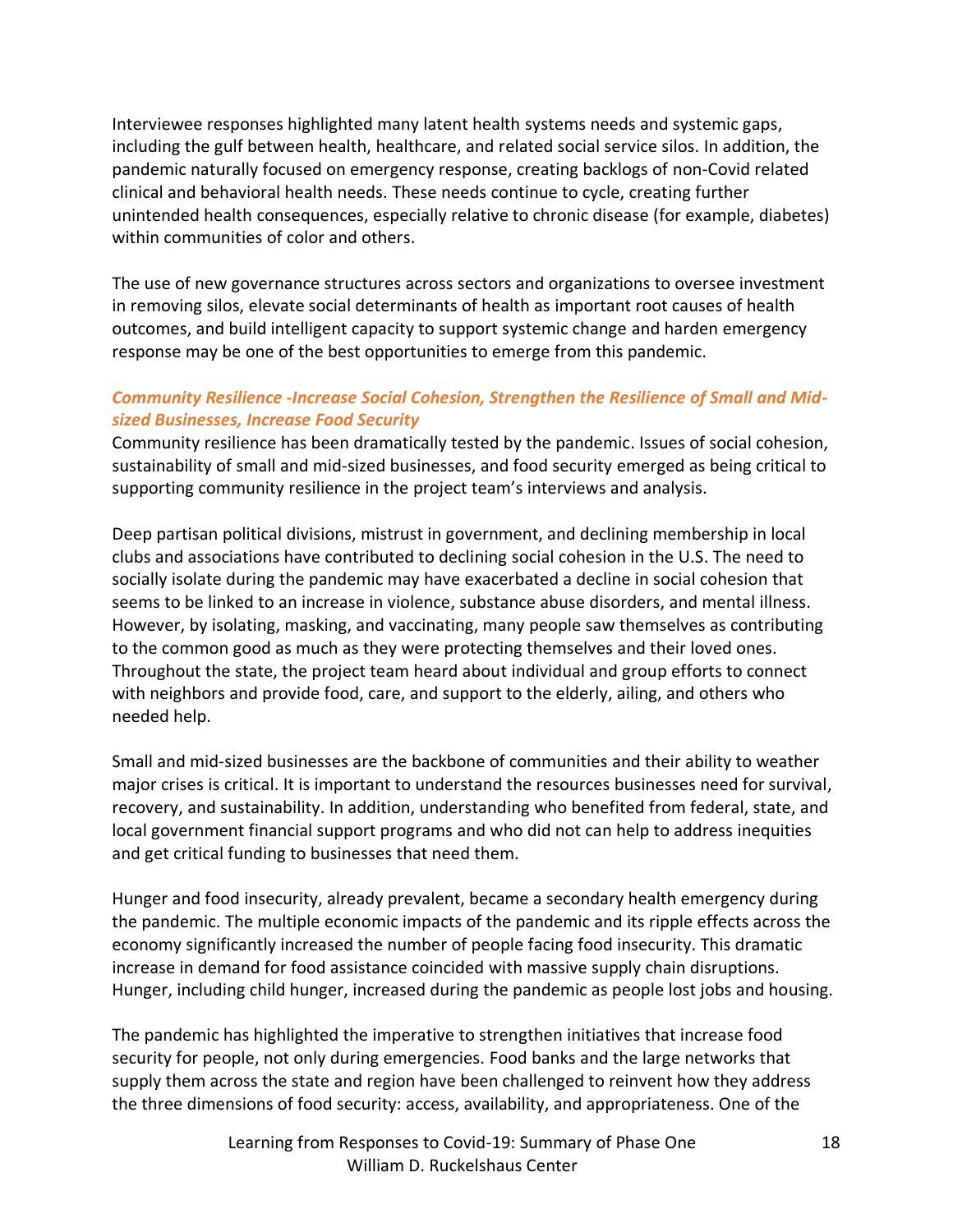biggest changes is a shift from a charity model to a food justice model. As it has with many pandemic impacts, food insecurity is having a disproportionate impact on historically underserved communities. Many communities lack access to culturally and socially appropriate foods. Hunger impacts every aspect of societal functioning. There is a strong connection between hunger and chronic diseases, behavioral health, and scholastic achievement.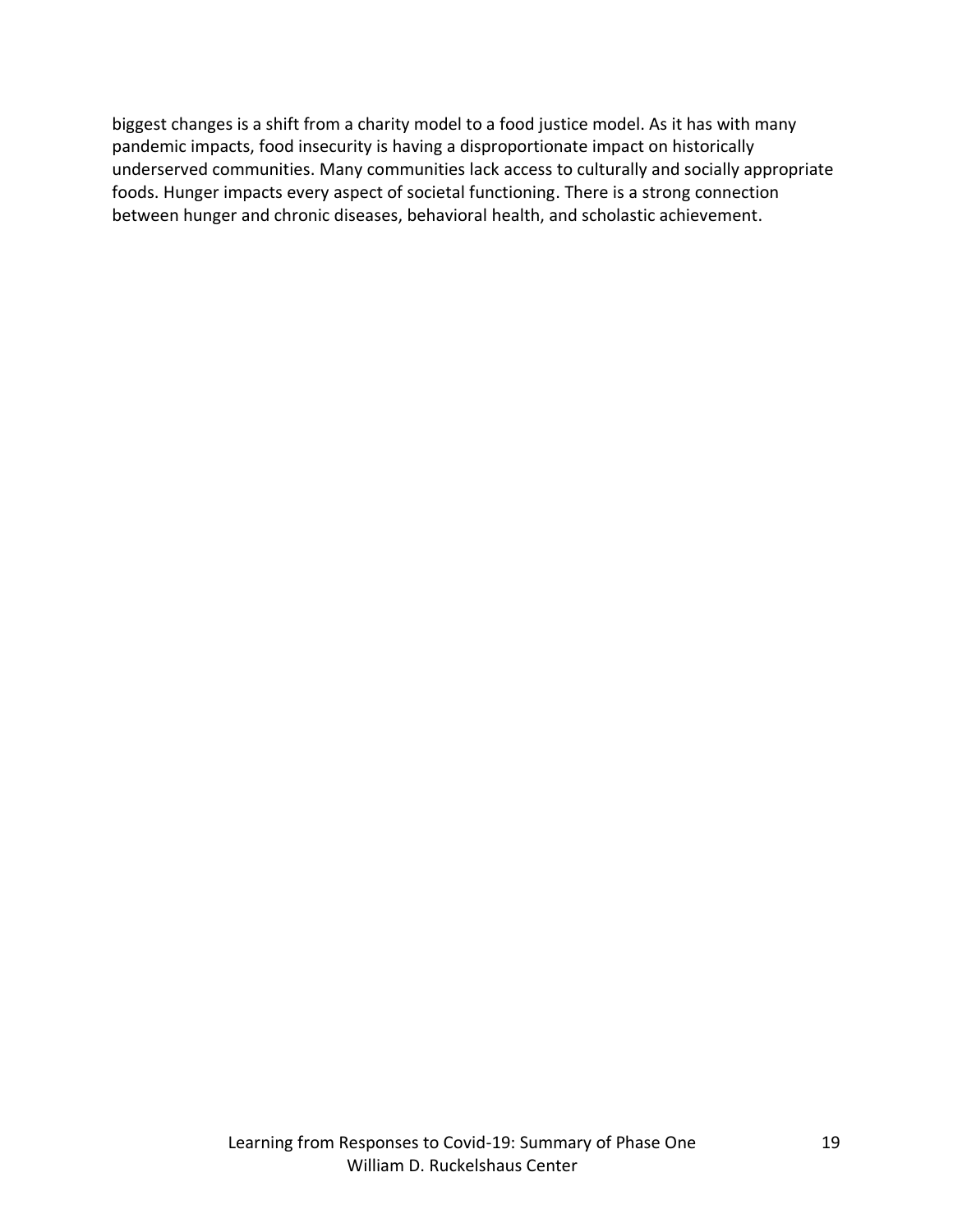# Next Steps: The Opportunity to Apply Lessons Being Learned- Phase Two Potential Projects

Interviewees confirmed the value of identifying key leveraging initiatives where participants jointly deepen their understanding of important lessons being learned and identify how to utilize those lessons to improve policies, operations, plans, and relationships. Interviewees emphasized the need to challenge and shift thinking and practices and utilize this crisis as an opportunity to become more resilient, adaptive, and just. Based on the wealth of information shared by interviewees, the project team designed project ideas they felt would address the key themes, enhance recovery, and prepare for new and recurring emergencies.

The potential projects descriptions below are intended to stimulate conversation. Each project idea has the potential to be implemented and funded by multiple partners from people with a broad range of lived experience, including service providers, research professionals, and others. Some project ideas may ultimately be synthesized or combined. Further work is needed to flesh out a comprehensive scope, budget, and approach for each project. The Center is planning to seek funding to implement one or more of the projects. There may also be other entities that could design and implement the project ideas. As noted earlier, each project integrates race, equity, and social justice principles as a key component of project design*.*

The following are brief thumbnail descriptions of potential projects. The design and scope of the potential projects are flexible. Underlying concepts and the scope of a project can be modified to align with the vision and goals of a sponsor or implementer. These projects focus on the six key themes identified from the Phase One interviews:

#### **THEME: MULTI-SECTOR PARTNERSHIPS**

#### **Collective Action for the Common Good**

Why: Cross-sector and multi-sector partnerships across the public, private, and nonprofit sectors became much more commonplace during the Covid-19 pandemic. Public, private, and nonprofit leaders gained new appreciation for the expertise, capabilities, and commitment that each sector brings to the table. The cross and multi-sector partnerships that formed during the pandemic provided important experience in learning how to work together. There is a great deal of interest in sustaining and expanding these partnerships, particularly for future disasters, but also for other efforts to address the common good, but the structures and mechanisms for continuing partnerships and creating new ones often does not exist.

Goal: Enhance existing cross and multi-sector partnerships and create new ones to address the common good and improve community response to disasters.

Objective: Develop mechanisms, structures, and resources for the creation and sustainment of mutually beneficial partnerships between government, business, philanthropy, and nonprofits

> Learning from Responses to Covid-19: Summary of Phase One William D. Ruckelshaus Center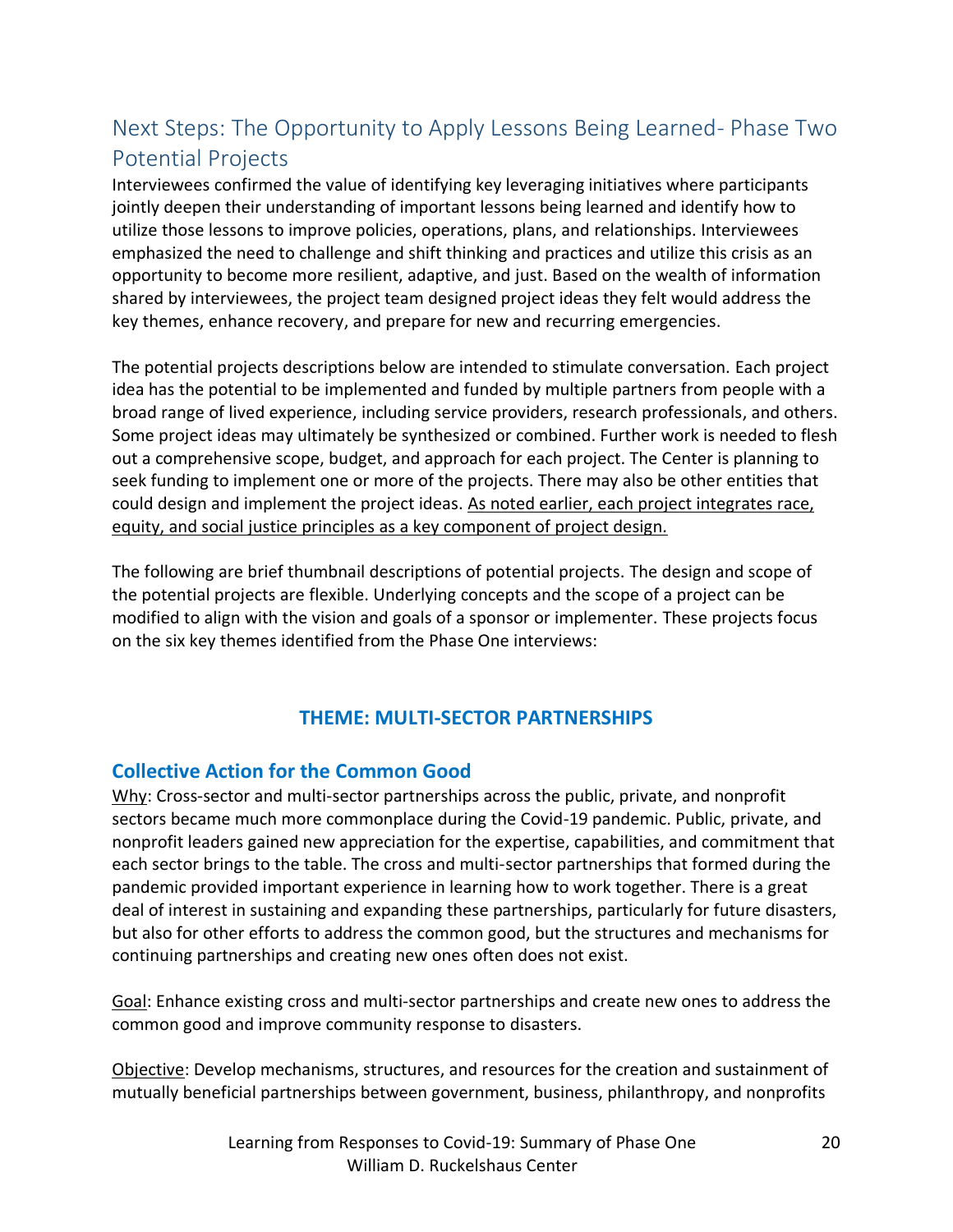based on the experience of partnerships in the Covid-19 pandemic and other research on the subject.

Key Questions: What was learned from multiple sectors working together to respond to Covid-19? How might these lessons improve cooperation for both disaster response and to address other societal issues? What are the needs of different sectors for potential partnering? Where are the greatest opportunities for multi-sector partnership? For cross-sector partnership? What are the elements of successful partnership? What can be learned from unsuccessful partnerships?

Potential Participants and Partners: Participants from all sectors in attempted, successful, and failed partnerships across sectors and among multiple sector actors; Challenge Seattle, New Impact, All-In Washington, universities, Microsoft, Amazon, representatives from other businesses, local, regional, and state and tribal government representatives.

### **THEME: CRISIS GOVERNING AND DECISION-MAKING**

#### **Reviewing Lessons from Emergency Management Systems in WA**

Why: Traditional approaches to emergency management are generally designed for discrete, time-bound, place-based incidents. Moreover, as the field of emergency management has become increasingly professionalized, advanced training is limited to highly specialized professionals. As such, the prolonged nature of Covid-19 response, lack of geo-spatial boundaries, and multi-sectoral impacts and engagement in response and recovery operations led to deviations from traditional approaches. Some adaptations were due to engagement of professionals and sectors that lacked familiarity with existing systems, leading to innovation unconstrained by knowledge or commitment to existing frameworks. Other adaptations were made because existing decision-making frameworks were determined to be insufficient or inefficient for the task at hand. In some cases, confusion or conflicts emerged between existing frameworks for emergency response decision-making and other decision-making processes.

Fortuitous and intentional adaptations should be examined to identify successes and lessons learned to inform system transfigurations and transformations. It is also important to explore how emergency management systems are addressing social disparities, discrimination, and vulnerabilities and identify changes that could address these issues. This project proposes a comprehensive, cross-jurisdictional exploration of lessons from the pandemic about the dynamic between traditional emergency management decision-making systems and other ways decision-making was structured for responses to the pandemic in WA.

Goal: A set of recommendations and potential responses to lessons learned from the pandemic for emergency management systems utilized in governments, universities, businesses, and other entities.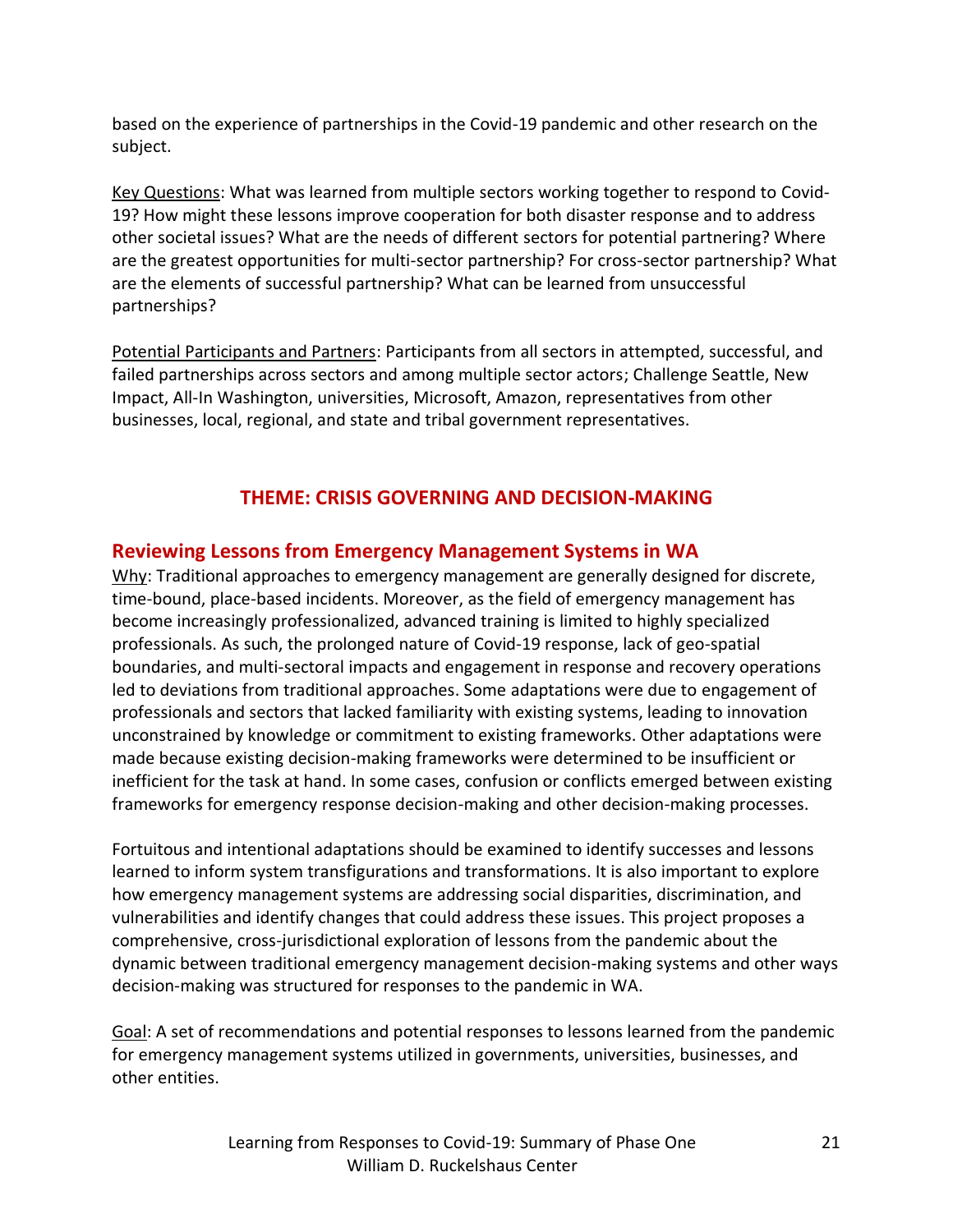Objectives:

- Identification of key areas in emergency management and recovery where the pandemic led to shifts in practice and/or thinking, or highlighted challenges.
- Revisions, if needed, of decision-making structures for future disasters, including longterm crises and multiple, simultaneous crises, based on lessons learned from the pandemic.
- Exploration of the potential need for regional emergency management agencies in Washington State for future complex crises.

Key Questions: What decision-making models were utilized during the responses to the pandemic? What were the dynamics and challenges of decision-making? What was learned about who is involved in decisions and where decision-making authority lie? What changes need to be made to better address disparities?

Potential Participants and Partners: Federal (Region X), tribal, state, and local emergency managers, public health emergency preparedness practitioners, healthcare emergency managers, university emergency preparedness practitioners, business continuity professionals, disaster researchers and scholars.

#### **Increase Capacity for Systems Thinking for Decision-Makers in Government**

Why: During the pandemic, decision-makers have been faced with a highly complex set of problems and dynamics, significant uncertainties, and continually emerging conditions. While this is true for nearly all major policy issues facing government decision-makers, the pandemic highlighted the need for new tools and ways of approaching problems. Traditionally, the structure of government is siloed and conventional approaches to problem-solving address separate elements of a situation or issue into discrete units for analysis and response. The complexity and interrelationships among the impacts of the pandemic often compound one another. The experience of the pandemic has consequently increased the need to understand and analyze the big picture, explore the interrelationships and connectivity between the elements in the situation, and understand the trade-offs and ripple effects of decisions. Building the capacity for systems thinking among policy staff and decision-makers can help governments to grapple more effectively with complexity in decision-making.

Goal: Build the capacity of government policy analysts and decision-makers to apply systems principles, tools, and approaches to complex and emerging policy challenges.

Objectives:

- Develop and implement training for public servants to increase their understanding of basic systems principles and how to practically apply them to problem-solving, policy challenges, and decision-making.
- Improve public servants' understanding of the ripple effects of decisions and improve outcomes for complex policy challenges through application of systems thinking.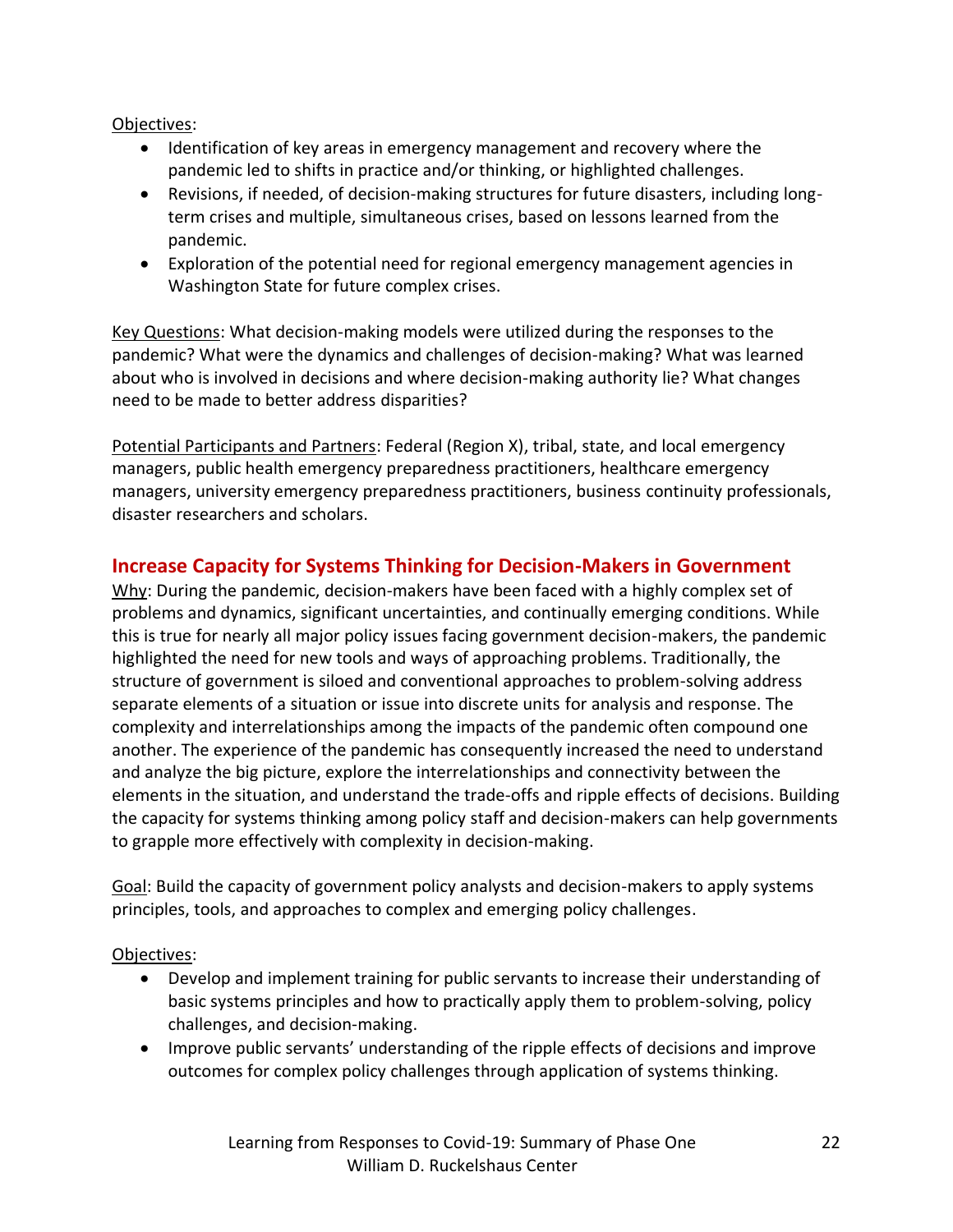Key Questions: How can utilization of systems thinking and systems thinking tools enhance the ability of decision-makers to identify key leverage points for action? What has been learned from understanding the ripple effects and relationships of actions during the pandemic? How can enhancing the ability for decision-makers to apply systems principles and tools improve the outcomes of decisions?

Potential Participants and Partners: Local, regional, and state public servants, Washington State Association of Counties, Association of Washington Cities.

#### **Improve Disaster Governance Using Lessons from the Pandemic**

Why: Complex, multi-sectoral challenges faced throughout the pandemic required collaborative and coordinated decision-making, within and across sectors and with nontraditional partners. Innovative adaptations to decision-making and governance may have applications beyond Covid-19, including for better coordination on a regular basis and in future disasters. This project aims to enhance the capacity for and practice of collaborative governance during crises.

Goal: Enhance and develop regional collaborative governance decision-making processes across public, private, and nonprofit sectors for disaster response and recovery.

#### Objectives:

- Increase intra- and intergovernmental disaster and disaster recovery coordination and alignment, both vertically and horizontally across political boundaries.
- Increase coordination between city and county governments and tribal governments. Apply lessons from pandemic recovery to future disaster recovery efforts across sectors.
- Improve governance processes in disasters using lessons learned from the pandemic.

Key Questions: What was learned about governance from the pandemic that can be more broadly applied to future disasters across all sectors? How can collaborative governance approaches support better coordination and alignment within and across government and with community and other partners during disasters and recovery? How might this lead to improved or more informed decision-making? What decision-making structure would assist local, regional, and tribal governments in addressing cross-cutting issues and minimize the negative ripple effects of decisions on neighboring communities?

Potential Participants and Partners: City and county governments, regional, and tribal governments, American Indian Health Commission, Washington State Association of Counties, Association of Washington Cities, public, private, and nonprofit leaders, emergency managers.

#### **The Pandemic and Policy Impact**

Why: Laws, and policies more broadly (including written documents that describe a decision or course of action taken or to be taken by a state, regional, or local government), establish emergency preparedness and response infrastructure, authorize responders to act, facilitate interjurisdictional coordination, establish availability of resources, and provide guidance in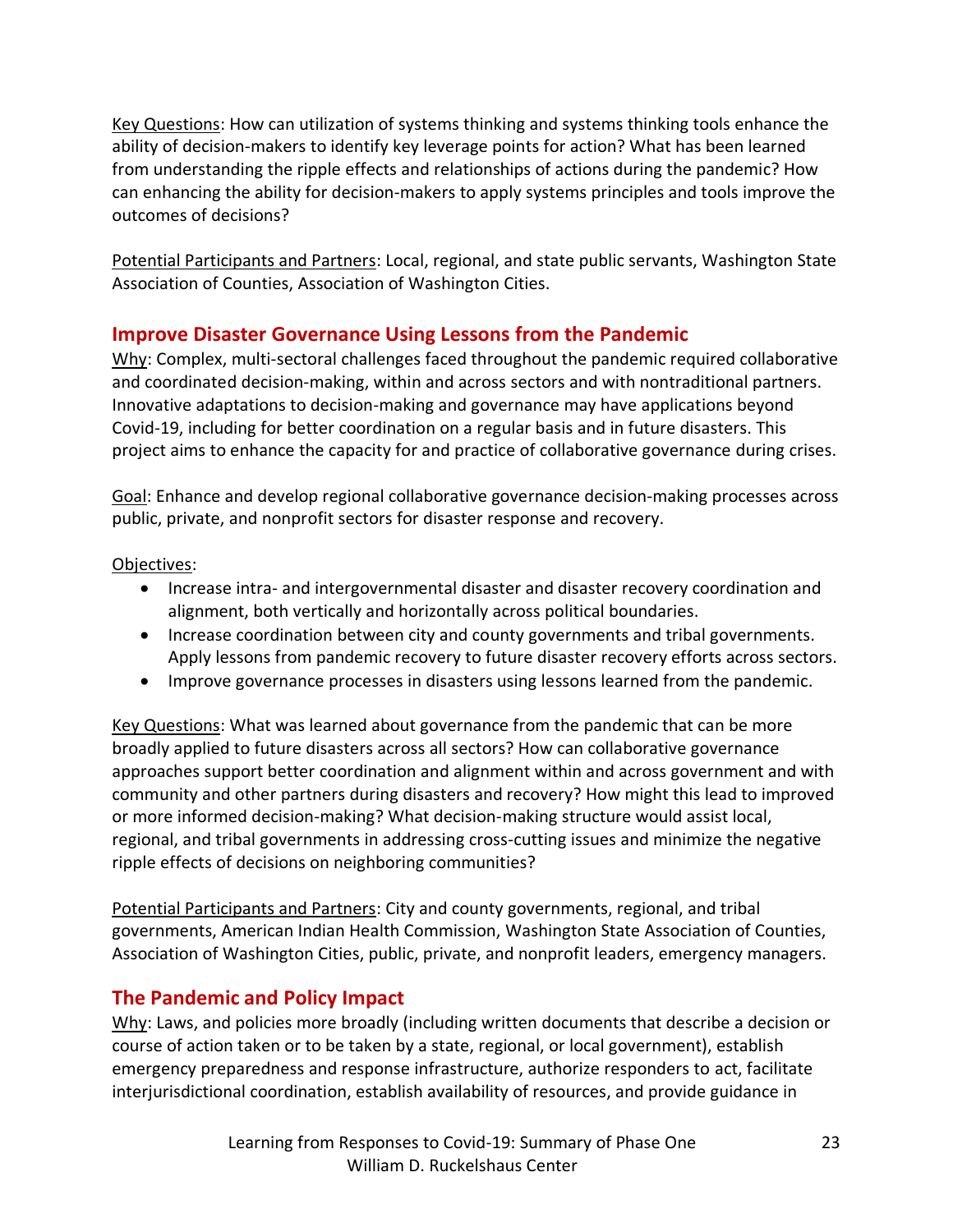times of uncertainty. Existing laws and policies can help or hinder response to, and recovery from, disasters and public health emergencies. Emergency laws and policies can change the legal landscape to facilitate response and recovery. In the context of Covid-19 response, state, regional, and local governments enacted several emergency laws and policy changes (e.g., to provide additional authorities or responsibilities to government agencies), including through the issuance of emergency orders and legislative change. Additional information is needed to determine whether these changes should be fully or partially sustained and/or integrated into emergency laws and powers for public health emergency and/or all-hazards disaster response.

Goal: Determine if and how local, regional, and state emergency policy changes (emergency orders, mandates, etc.) instituted to respond to the pandemic should be fully or partially sustained.

Objectives:

- Identify local, regional, and state emergency policies that were instituted or changed to facilitate response or recovery from the pandemic.
- Conduct process and summative evaluation of new policies and policy changes to describe impacts, as well as barriers and facilitators to their implementation.
- Assess if and how new or modified policies should be sustained or integrated into nonemergency or emergency laws and powers.

Key Questions: What were the impacts, outcomes, and/or benefits of changes in policies? What was learned from these impacts, outcomes, and/or benefits that can inform whether and how these policies might be modified? In what way did these changes break down or create new barriers, or result in unintended consequences? Which policies, or components thereof, should be sustained and/or integrated into emergency laws and powers?

Potential Participants and Partners: University of Washington Evans School of Public Policy, Washington State University, Washington State Academy of Sciences, government staff, associations that represent constituencies significantly impacted by shifts in policy, Washington State Association of Counties, Association of Washington Cities.

#### **THEME: DISASTER RISK COMMUNICATION**

#### **Disaster Risk Communication**

Why: Pandemic response was and continues to be impeded by politicized misinformation and disinformation campaigns. Strategies and systems for developing and delivering consistent and apolitical messaging, as well as addressing and overcoming misinformation and disinformation, are necessary before and after a disaster. Establishing inclusive mechanisms for developing and distributing accurate information is essential for creating equitable access to information.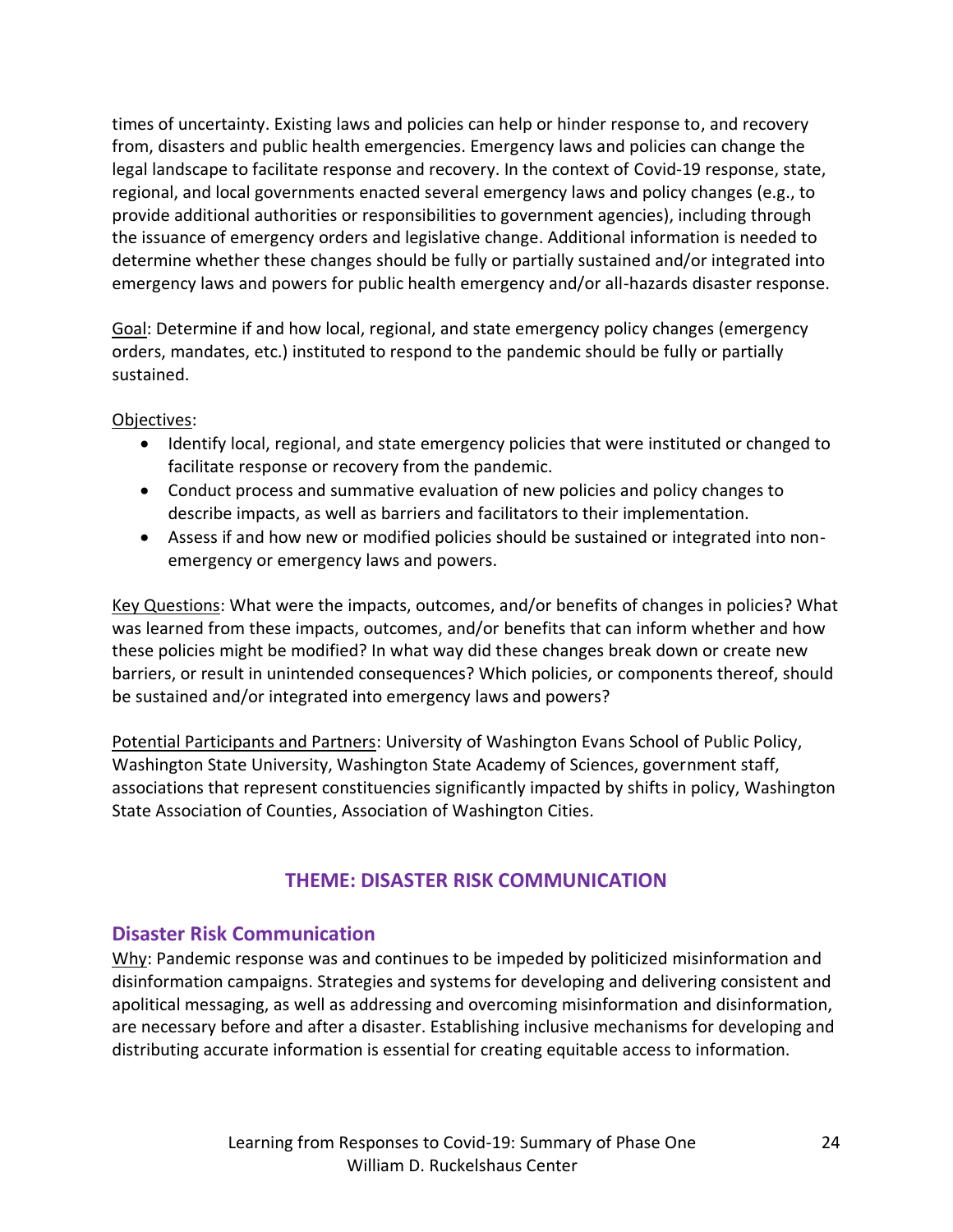Goal: Identify opportunities to improve disaster risk communication using lessons learned from the misinformation and disinformation that impeded Covid-19 mitigation and response efforts.

#### Objectives:

- Identify lessons learned about disaster risk communication during the pandemic.
- Develop culturally appropriate approaches to communicating disaster risk and addressing misinformation and disinformation in the context of a crisis.
- Identify strategies for improving media literacy. Increase people's ability to filter and discern information.
- Identify the information and information delivery needs of different communities, including how best to work with trusted community messengers.
- Improve access to valid and consistent disaster risk information.

Key Questions: What were the key challenges and lessons learned regarding combating misinformation and disinformation during the Covid-19 pandemic? What are solutions to combat misinformation and disinformation more effectively during a future disaster or public health emergency? How can trusted information be broadcast and/or accessed effectively in a highly atomized and polarized media environment? What are strategies for improving access to information for all?

Potential Participants and Partners: Emergency managers, policy makers, public information officers, media, Center for an Informed Public, UW-WSU News Literacy Project, relevant nonprofits, and community groups.

## **THEME: RACE EQUITY, ACCESSIBILITY, DIVERSITY, EQUITY, AND INCLUSION (READEI)**

#### **Serve Educational Needs of K-12 Students Who Fell (or Are Falling) Behind**

Why: The pandemic dramatically interrupted K-12 education for all students across the state, particularly in the spring of 2020, when in-school learning was suspended, and all students were required to study remotely. As Covid-19 has progressed, other disruptions have resulted from events such as school building closures and occasional extended absences of teachers, staff, and students from Covid-19 infection or exposure and the need to quarantine. Additionally, food supply chain issues have impacted school food programs.

Meeting the educational needs of students over an extended period has been challenging, particularly those who are low-income, from historically disadvantaged communities, those with compromised immune systems, special needs students, and those who had or have challenges with technology and internet access. Remote and disrupted learning has also been a challenge for parents and caretakers who do not necessarily have the time or resources to fully serve students' needs. Behavioral and mental health issues have also risen for students, but also for caregivers and families, as Covid-19 has dragged on. Some students managed well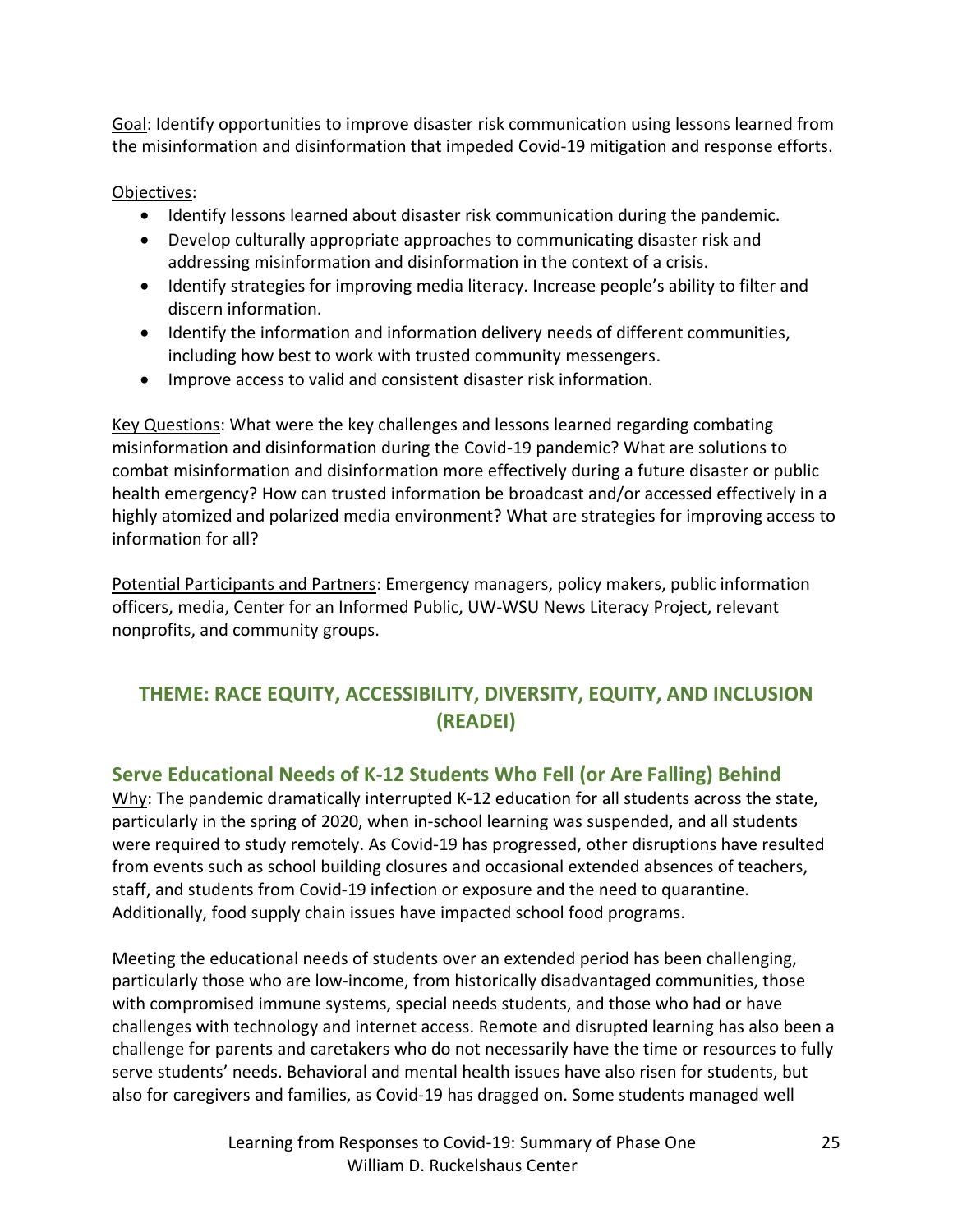despite these many difficulties and obstacles, but many students, particularly non-White students, students living in poverty, and others who were most impacted by Covid-19 and its negative economic and social effects, fell behind academically. This project will utilize lessons learned from the educational impacts of the pandemic and determine which K-12 students fell behind, what their needs are, and develop coordinated and comprehensive strategies for how best to address the disparities over time.

Goal: Support students who fell (or are falling) behind academically because of Covid-19 impacts to narrow or eliminate their educational and achievement gaps.

Objectives:

- Identify the students most negatively impacted, academically and socially, by Covid-19.
- Identify coordinated and comprehensive strategies, applicable statewide, to eliminate disproportionate impacts and to fill educational and achievement gaps.
- Identify the supports and resources required for schools, educators, families, students, and others to meet the educational needs of students.
- Based on lessons learned, develop recommendations for decision-makers to improve equity and continuity for K-12 education in future emergencies.

Key Questions: To what extent has Covid-19 impacted the learning of some of Washington's most vulnerable students? How might this impact their learning, educational achievement, and future life choices? Are there sufficiently disaggregated data systems to identify the students most negatively impacted academically by Covid-19? What existing efforts are underway to better understand and address this issue?

Potential Participants and Partners: State Legislature, Office of the Superintendent of Public Instruction, State Board of Education, Professional Educator Standards Board, Washington Parent Teacher Association, Educational Opportunity Gap Oversight and Accountability Committee, Tribes and tribal interests, education-focused nonprofits, community-based organizations, unions.

#### **Community-Based Learning Exchange**

Why: Community-based organizations and groups are providing critical services to respond to the disproportionate impacts of the pandemic. Many community-based organizations and groups serve historically marginalized communities, provide essential services, fill gaps in services and inclusion, and bridge communications between government and people. During the pandemic, these organizations and groups often improvise and are providing services outside of their usual activities. New community-based initiatives have also been created by concerned individuals that network with others to serve essential needs. In some cases, new collaborations are emerging among organizations. There are significant lessons being learned by each of these organizations and groups that, if shared, could create new collaborations among them as well as improve relationships, strategies, equity, and inclusivity between these organizations and groups and local, regional, and state government.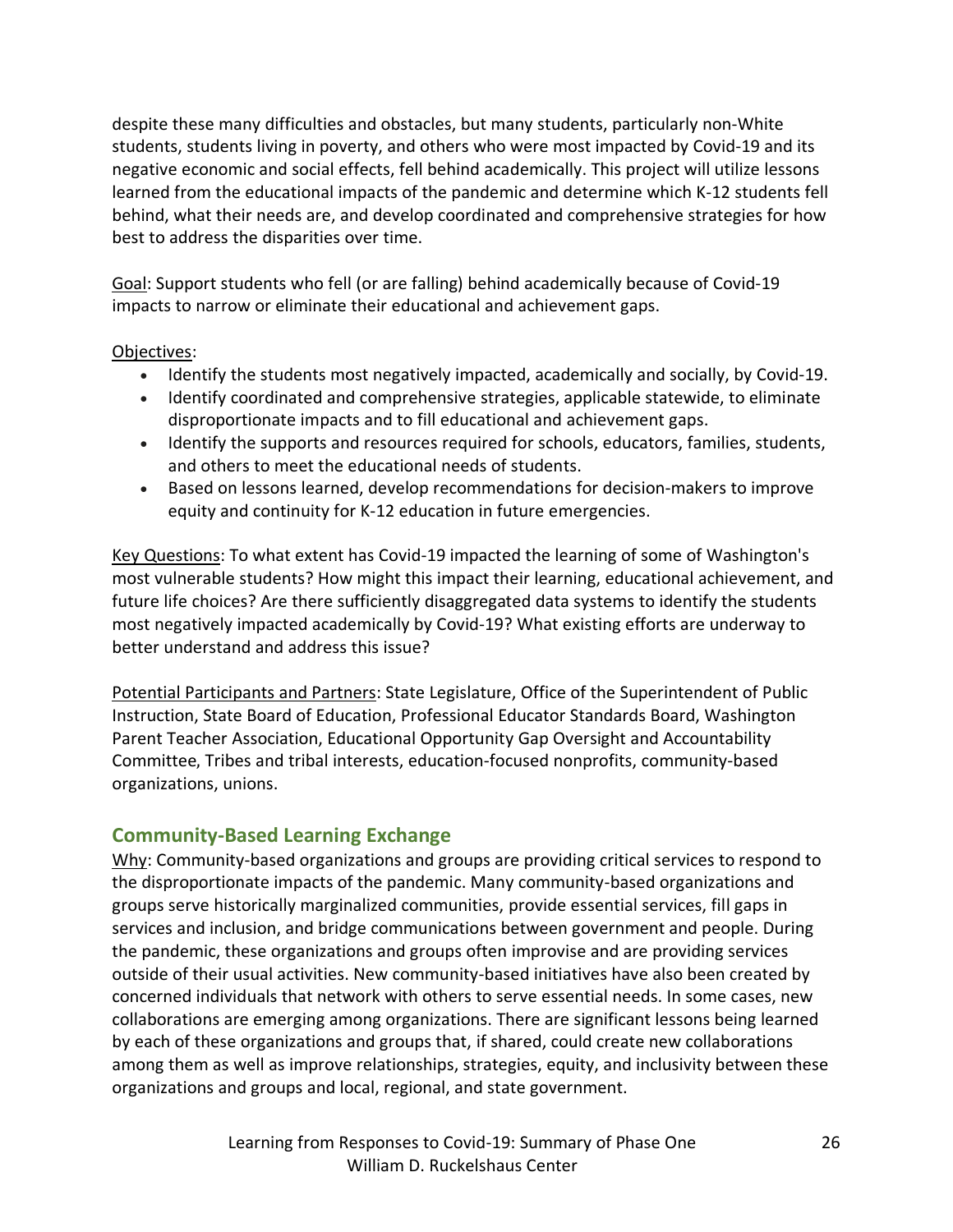Goal: Create relationships and share lessons being learned during the pandemic among community-based organizations and associations working with historically marginalized communities in the state to identify comprehensive and systemic changes and improvements that support READEI.

#### Objectives:

- Build and strengthen relationships among a diversity of community-based organizations and groups and explore collaborations that can improve community resilience.
- Increase community organizations' influence on local, regional, and state government operations, decision-making, policymaking, and resource allocation to support READEI.
- Utilize lessons learned to improve READEI in emergency planning, preparedness, response, and recovery.

Key Questions: What lessons are being learned from responses to the impacts of the pandemic from community-based organizations and groups and how can these lessons be utilized to improve race, equity, inclusion, and social justice? Are there opportunities for increased collaboration among a diversity of community organizations? How can these lessons influence local, regional, and state government operations, decision-making, policymaking, and resource allocation to support READEI? How can these lessons inform emergency preparedness, planning, and response for future pandemics or emergencies?

Potential Participants and Partners: Leaders from a diversity of community-based organizations and groups; philanthropic organizations; and local, regional, state, and tribal government representatives.

#### **Convergence of Professionals Implementing (READEI) Initiatives**

Why: During the pandemic, which dramatically highlighted issues of inequity, there has been an increased focus on issues of race equity, accessibility, diversity, equity, and inclusion. This has stimulated new and evolving initiatives to increase understanding and to address underlying systemic issues. Government, businesses, and nonprofits are hiring new positions and creating or expanding programs and initiatives to address diversity, equity, and inclusion. These efforts are mostly independent of each other and could benefit from the sharing of experiences, insights, strategies, and collaboration among practitioners.

Goal: Deepen and increase the effectiveness and alignment of READEI initiatives across sectors.

#### Objectives:

- Develop a READEI support network for practitioners in government, the private sector, and nonprofits.
- Use lessons being learned from Covid-19 to design new initiatives and adapt existing ones.
- Share best practices, tools, approaches, and research on READEI initiatives.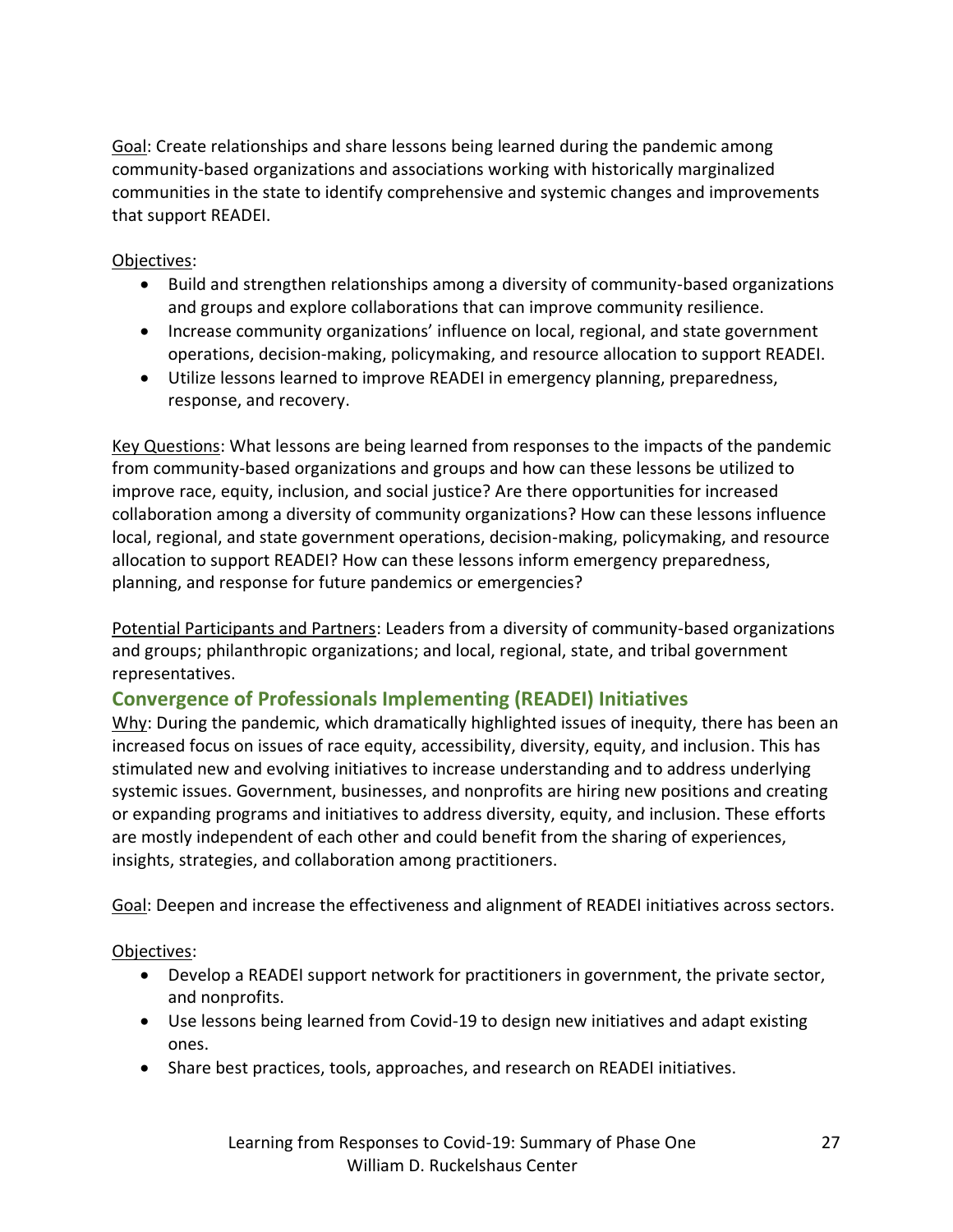Key Questions: How can READEI policies, initiatives, and strategies be better aligned across sectors to better support systemic change? What is needed to support people who are taking leadership roles in READEI initiatives? What is working best in READEI initiatives and practices? What is not? How can READEI efforts more effectively address structural racism, bias, and oppression?

Potential Participants and Partners: A variety of community-based organizations and nonprofits, businesses with READEI initiatives, READEI leaders across sectors. Tribes and/or tribal interests.

*(This and the previous project idea could be two components of the same project.)*

#### **Tribal Resourcefulness, Assets, and Lessons** *This potential project is still in development.*

Phase One of the Covid Learning Initiative found that there is the potential for a more intensive exploration of tribal resourcefulness, assets, and lessons learned from the pandemic response in Washington State. The Center is currently exploring with several tribal representatives whether and how something like this might unfold and how the Center might best support it.

## **THEME: THE FUTURE OF HEALTH**

#### **Reimagining Public Health**

Why: Covid-19 highlighted many long-standing weaknesses in our public health system, including chronic underfunding; public health, social services, healthcare delivery systems silos, barriers to healthcare access, and mistrust or lack of public awareness. Recent legislative funding increases may not address longer-term systemic resilience or prioritize population health and reduce health outcome disparities.

Goal: Strengthen Washington state's public health system to withstand future crises and eliminate health outcome disparities.

Objectives: Identify the challenges, transitions, and actions needed to transform Washington's public health system to address the systemic limitations and implementation barriers revealed throughout Covid-19, including:

- Organizational, governance, and communication weaknesses
- Public health misinformation and lack of effective engagement of scientific literacy
- Silos and missing communication and innovation channels between public health and healthcare delivery, financing, and social determinants

Key Questions: How can leaders leverage the pandemic's lessons to prioritize and strengthen public health systems and goals, including public health preparedness, surveillance capabilities, case investigation, health outcome inequities, systemic root causes, misinformation, and

> Learning from Responses to Covid-19: Summary of Phase One William D. Ruckelshaus Center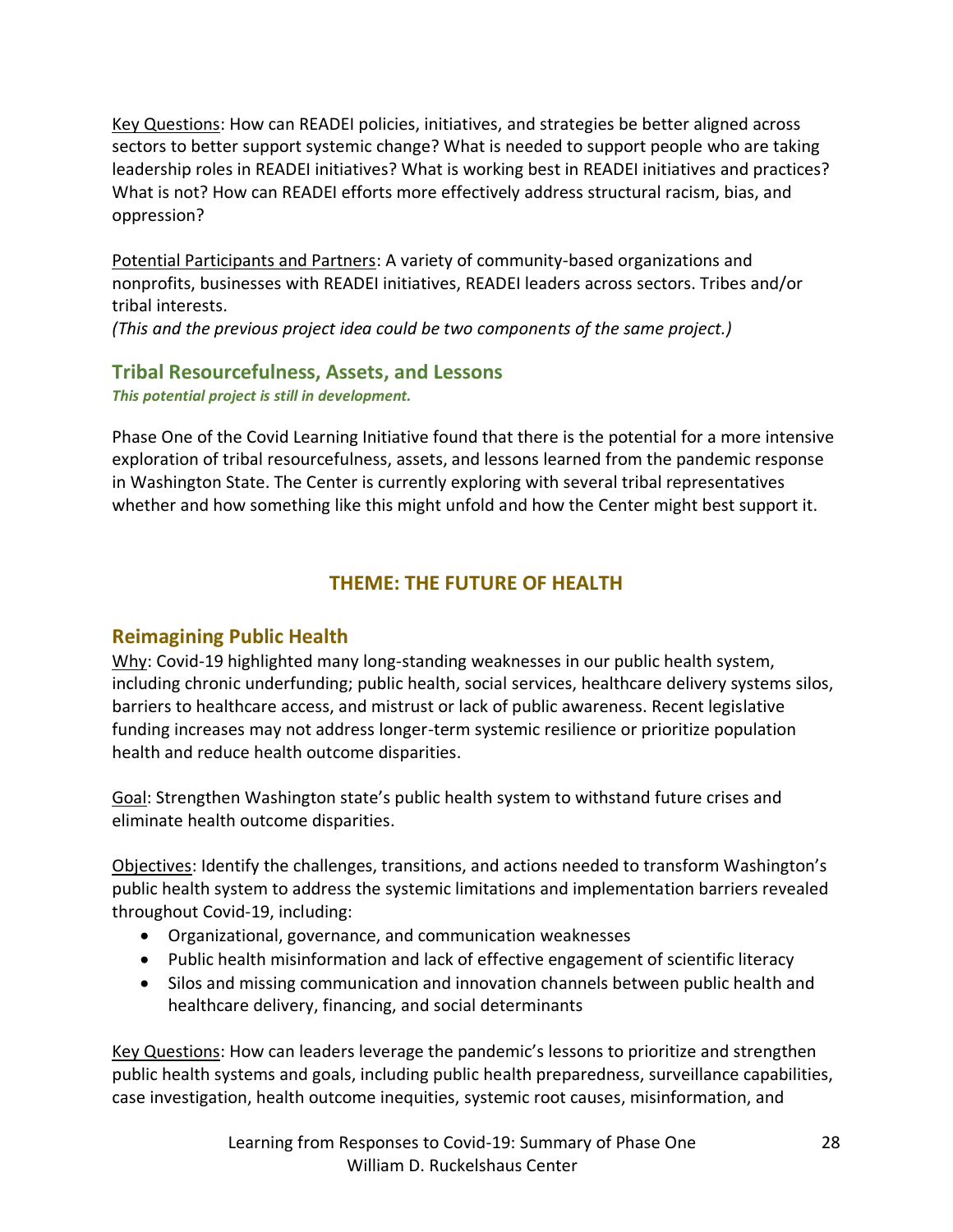disinformation? How will leaders collectively transform reactive crisis management, re-evaluate definitions of population risk, engage sectors that influence social determinants of health (and their structural root causes), and apply  $21^{st}$  century information capabilities to ongoing or future crises? How should policymakers and leaders plan for ripple effects and unintended consequences, including growing behavioral health manifestations and continuing chronic disease within marginalized communities? What new pathways to evidence-informed information will support public health policy decisions, and resources needed for their implementation? How can challenges identified during Covid-19 best lead to opportunities to re-focus, reinvent, and properly fund a more resilient public health system in Washington?

Potential Participants and Partners: Community and tribal leaders; public health leadership and management; leaders across education, housing, employment, law enforcement and other social determinants; healthcare payers and providers; foundations; NGOs; local and state elected officials and staffers; state agency leadership; university researchers and practitioners; Governor's senior aides; private sector leadership.

#### **Community Health Connections: Leveraging Local Transformation**

Why: Health transformation is often led at a statewide level with or without federal partnership. For example, Washington State's \$1.5B Medicaid Transformation waiver, the public option, and the upcoming '988' federally mandated crisis line, Washington State's crisis response system reform. Communities, counties, and regions often find themselves reacting to these important statewide reform efforts, in response to enabling legislation and program implementation requirements. In contrast, community-led efforts may be effective, but are often fragmented and lack shared communication and learning pathways to leverage knowledge and experience between communities.

Goals:

- Measurably improve community physical and behavioral health outcomes within and between privileged and marginalized communities.
- Build community resilience to the effects of future pandemics and other crises.

#### Objectives:

- Create coordinated cross-community-led prevention, wellness, assessment, intervention, and referral practice.
- Apply shared community healthcare response and delivery lessons.
- Identify shared learning opportunities and communication frameworks to improve healthcare coordination between cross-community networks (for example, Accountable Communities of Health; hospital districts, safety net providers, public health agencies, tribes, law enforcement and criminal justice, schools, primary care providers, rural health centers, faith-based organizations) based on Covid-19 response experience.
- Build stakeholder-led learning cooperatives to nimbly leverage initiatives and results.
- Create or adapt monitoring and evaluation techniques to build more practical and efficient 'real time' community practices to respond and quickly pivot during pandemics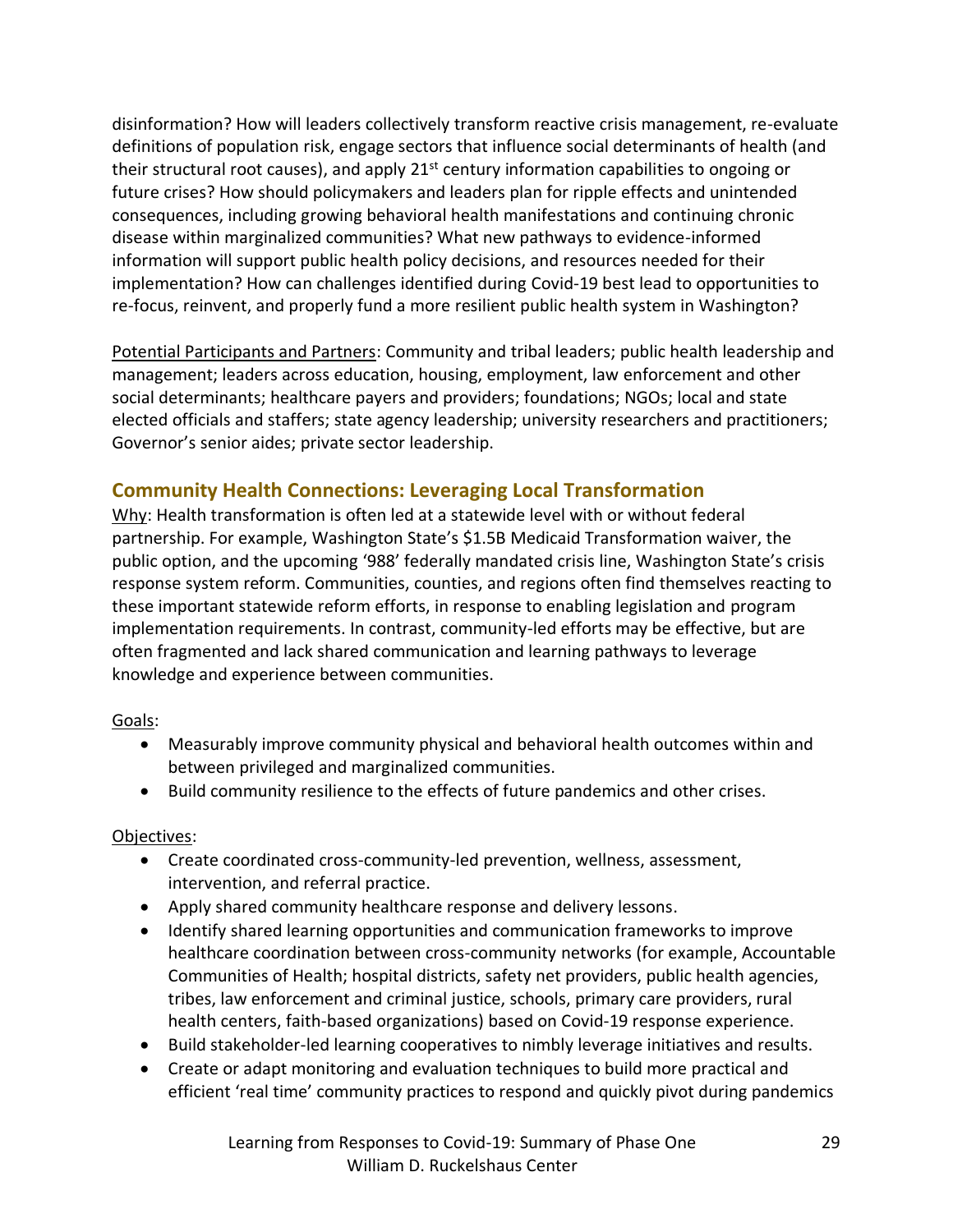or other crises, including use of trauma-informed practices and Healing Centered Engagement (HCE).

• Apply new technology solutions to improve real-time communications response between community partners, between communities, and between communities and state leaders.

Key Questions: How did existing community-based coordination efforts fare during the pandemic? What gaps were exposed (and adaptive responses implemented) that may lead to wider sharing of local experience between communities and state leaders to leverage new policy and implementation techniques? What new types of communication frameworks could improve feedback between communities and state leaders to improve real-time healthcare response during crises? How can shared community-led initiatives and improvements to response times be used to balance equity between privileged and marginalized communities? How might this project inform policy leaders and decision makers of funding priorities to leverage the most impactful community healthcare responses, as well as important drivers of social determinants?

Potential Participants and Partners: Community and tribal leaders, local coordinated health entities, social service agencies, hospitals, health systems, primary care providers, behavioral health agencies, law enforcement and other diversion program partners, local education leaders, housing agencies, faith-based organizations, rural health centers, federally qualified health centers, university researchers, Accountable Communities of Health, technology and telecommunications firms, technology innovation hubs, the Health Care Authority, DSHS, Department of Health.

#### **The Future of Healthcare Workforce Capacity: Repair and Innovate**

Why: Our state's healthcare workers are increasingly suffering from mental health impacts and burnout from the pandemic response. Vaccination rates, infection waves, system overloads, variant uncertainties, and the longer-term nature of Covid-19 response has created unsustainable mental and physical stress. Resignations are increasing. These impacts are felt across the health continuum, from hospital-based clinicians to home-based personal care aides. The pre-pandemic demographic trends, boomer retirements, practitioner barriers to entry, rural capacity, and funding limitations have long predicted severe provider shortages in many critical areas of need. Behavioral health provider capacity has been untenable for decades. Covid-19 has created more stress on an already-stressed sector. Long-standing barriers, including scope of practice restrictions, restricted education pipelines, and lack of trust of systems, especially within marginalized communities, have elevated workforce capacity issues to the public forefront.

Goals:

• Stabilize and grow provider and practitioner capacity, along with technological advancement and education.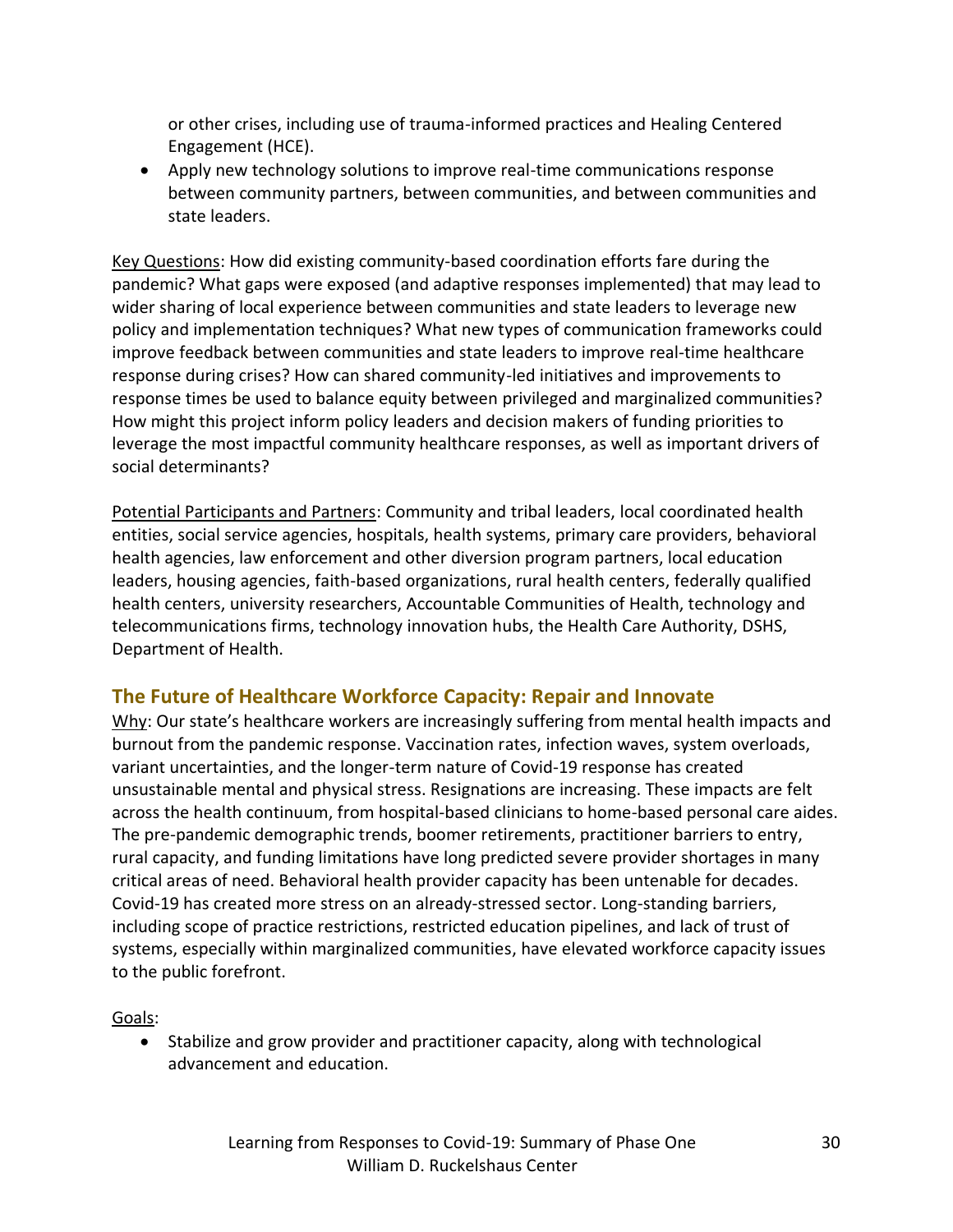- Fill systems gaps in workforce capacity, including those with greatest impacts on marginalized communities.
- Create sustainable pipelines of 'missing' and marginalized workers and mitigate care and support gaps with practical innovations, including technology.
- Determine Healing Centered Engagement practices useful in offsetting burnout and traumatic stress necessary to retain and sustain workforce.

#### Objectives:

- Improve community wellness and prevention across the state.
- Leverage existing resources more efficiently.
- Reduce long-standing professional barriers to entry for aspiring medical practitioners.
- Create sustainable practitioner pipelines and build thriving community health worker programs that create personal, trusted, and durable partnerships between people and their healthcare systems.
- Re-evaluate provider and practitioner capacity shortages based on Covid-19 experience, as well as recent labor trends.
- Identify opportunities and policy changes necessary to allow practitioners to fully practice their education and training, to maximize care and support for physical, behavioral, and social health needs across Washington state.
- Provide new pathways and community and systems supports for the most marginalized healthcare practitioners in our system (for example, paid personal care aides are disproportionately lower income women of color working at minimum wage, and often on public assistance themselves).

Key Questions: What nimble and less conventional responses to Covid revealed strategies to help strengthen our health networks and workforce? What changes to policy and program implementation are needed to sustain support for essential healthcare workers throughout long-haul crises and demographic shifts that require effective aging in place? Which essential healthcare workers are the most economically vulnerable, most susceptible to burnout, and most likely to become increasingly important to address our aging population and cultural demographic trends? How can we re-think ways to prioritize longer-term healthcare workforce needs, mitigate shorter-term care gaps, and create innovative partnerships between sectors to create new solutions that allow people to sustain work, retire with dignity and safely age in place? Can the pandemic be leveraged to break through long-standing barriers and organizational 'positions' to create change, and avoid reverting to the status quo in less urgent times?

Potential Participants and Partners: Community and tribal leaders, hospitals, health systems, primary care providers, behavioral health agencies, rural health centers, federally qualified health centers, community colleges, universities, healthcare workforce collaboratives, Accountable Communities of Health, professional associations, the Health Care Authority, DSHS, Department of Health, WA Labor & Industries, SEIU, WFSE, county commissioners, legislators, Governor's office.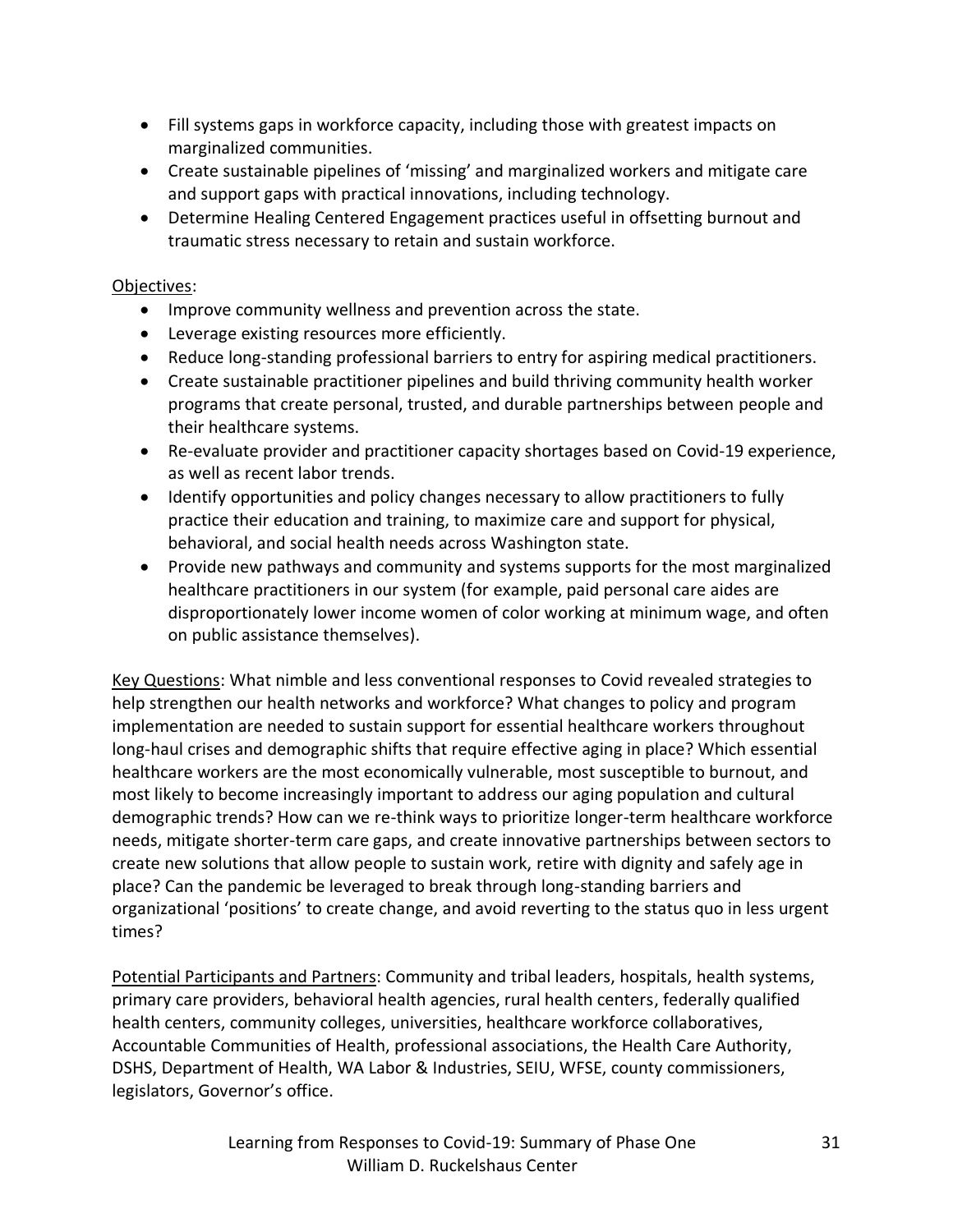#### **THEME: COMMUNITY RESILIENCE**

#### **Strengthening the Conditions for Thriving and Resilient Communities**

Why: Broad outcomes, such as community resilience, cannot be achieved through a single issue or sector approach. This project would address three key leverage points that support important aspects of community resilience highlighted in the Covid-19 learning project: social cohesion, small and mid-sized business resilience, and food security.

Goal: Strengthen the underlying conditions that promote resilient, thriving communities.

Objectives: To deepen understanding of the lessons learned from responses to Covid-19 as they relate to improving community resilience and a healthy society.

Key Questions: What strategies, operational changes, and policies need to be in place to support these three elements of community resilience? What can be learned from the experiences and impacts of the pandemic to increase community resilience? What innovations occurred in operations, coordination, and relationships that should be sustained and developed further? How can the impacts of and responses to the pandemic inform new strategies and the potential for systemic change?

#### **Part One: Increase Social Cohesion**

Why: The pandemic began at a time when the U.S. public has been more divided than at perhaps any time in its past. These divisions have primarily occurred along partisan lines, as well as through the echo chamber of social media, which has both deepened and broadened partisan divides. These national partisan divisions have increasingly become localized. At the same time, the pandemic has increased isolation, mental illness, and anxiety that often results in aggressive or antisocial behavior. Teen suicide rates have also increased dramatically over the past decade. Research and experience have shown that opportunities for bridging partisan ideological differences is at the local level, where potentially fewer issues are highly politicized and there are strong incentives for finding common solutions. This project will encourage gratitude and highlight acts of kindness and compassion to encourage local action and projects to increase civility and social cohesion across partisan, racial, ethnic, and other lines.

Goal: Increase social cohesion across partisan, racial, ethnic, and other lines.

Objectives:

- To deepen understanding of the lessons learned from responses to Covid-19 as they relate to strengthening community cohesion and civility.
- Increase the visibility of acts of kindness, compassion, social support, and mutual aid, both during and after the pandemic.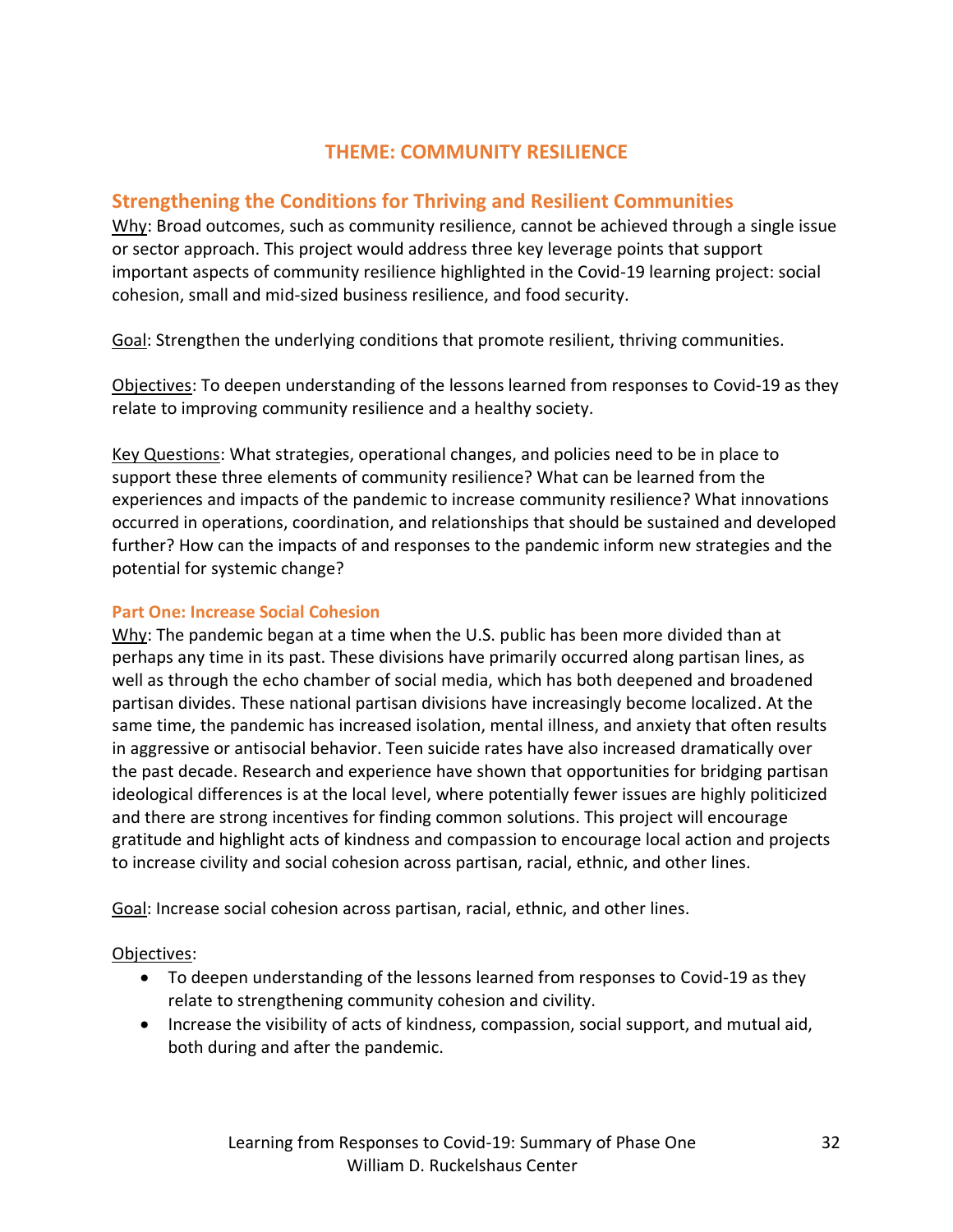- Identify the contributions acts of kindness and compassion made in addressing the needs of individuals, families, and communities or where they filled in for gaps in servicing those needs.
- Identify programs and initiatives that can increase social cohesion through a focus on gratitude and compassionate action.
- Increase historical knowledge and humility as a basis for cross-community cohesion.

Key Questions: What are some ways of identifying and bringing to light acts of compassion within a community? How can highlighting the myriad of acts of compassion demonstrated during the pandemic strengthen social cohesion and contribute to a positive social narrative.

Potential Participants and Partners: Media, Compassion Games International, religious organizations, businesses, tribes, foundations, government.

#### **Part Two: Strengthen the Resilience of Small and Mid-Sized Businesses**

Why: The pandemic unlocked billions of dollars of support nationally and millions of dollars from state and local governments in Washington State to support small and mid-sized businesses that struggled during the pandemic. This project would review the research on the results of this support to determine what worked best and what did not. It will also look at the research on those businesses that managed to thrive during the pandemic by innovating or pivoting aspects of their business model and compare them to less successful businesses. The project will also conduct primary research in the form of interviews of key stakeholders and researchers. Based on the research, the project would make recommendations to state and local governments and businesses on key elements of business resilience moving forward.

Goal: Increase the baseline resilience of small and mid-sized businesses, as well as their resilience to future shocks.

Objectives:

- Identify the key factors that contributed to or inhibited business nimbleness. What were the nature of the adaptations that worked or failed?
- Identify the government-provided business support services that were most successful at increasing business viability and recovery, and which did not.
- Identify which businesses benefited from the services and which did not.
- Better understand how minority and women-owned businesses fared relative to other businesses.

Key Questions: How best can government, business associations, landlords, the banking industry, and insurance industry support small and mid-size businesses in a crisis? What worked and what didn't during the pandemic response? What needs to be changed to better serve minority and women owned business enterprises as well as rural businesses?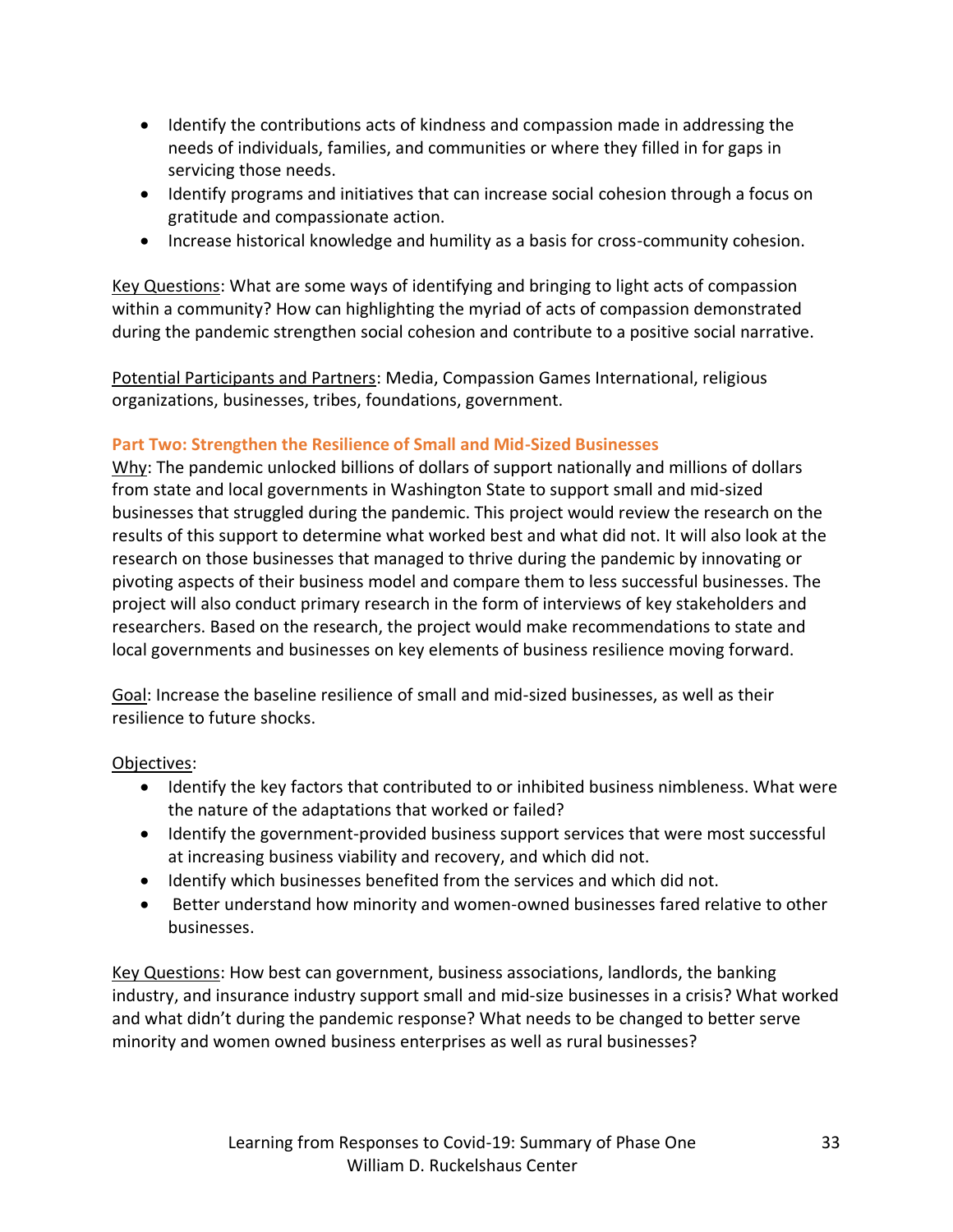Potential Participants and Partners: Small Business Administration, chambers of commerce, Department of Commerce, university researchers, Pacific NW Economic Region.

#### **Part Three: Increase Food Security**

Why: Hunger and food insecurity, already prevalent, became a secondary health emergency during the pandemic. The multiple economic impacts of the pandemic and its ripple effects across the economy significantly increased the number of people facing food insecurity. This dramatic increase in demand for food assistance coincided with massive supply chain disruptions. Food banks and the large networks that supply them across the state and region have been challenged to reinvent how they address the three dimensions of food security: access, availability, and appropriateness. One of the biggest changes is a shift from a charity model to a food justice model. As it has with many pandemic impacts, food insecurity is having a disproportionate impact on historically underserved communities. Many communities are lacking access to culturally and socially appropriate foods. Hunger impacts every aspect of societal functioning including a strong connection between hunger and chronic diseases, behavioral and mental health, and scholastic achievement. The pandemic has highlighted the imperative to strengthen initiatives that increase food security for people, not only during emergencies.

Goal: Decrease hunger in Washington State.

Objectives:

- Bring the many actors in the food system together to consider the root causes of food insecurity in Washington state and to strengthen initiatives to address them.
- Identify and build on lessons being learned during the pandemic to improve hunger prevention, access to and availability of culturally appropriate food, emergency food distribution, food procurement, and other factors.
- Enhance multi-sector approaches and innovations to food security.
- Bridge local and statewide initiatives. Increase collaboration among initiatives.

Key Questions: What was learned that can improve food-related emergency planning, preparedness, and response for future disasters? Where were there gaps in food security during the pandemic and how were those gaps filled? How does what is being learned during the pandemic inform and change approaches to food security?

Potential Participants and Partners: Large and small emergency food providers and distributors (Northwest Harvest, Food Lifeline, and others), community-based initiatives, United States Department of Agriculture, Washington State Department of Agriculture, Washington State University, Washington State University Extension, universities, county conservation districts, farmers, school districts, Office of Superintendent of Public Instruction, tribes, nonprofits.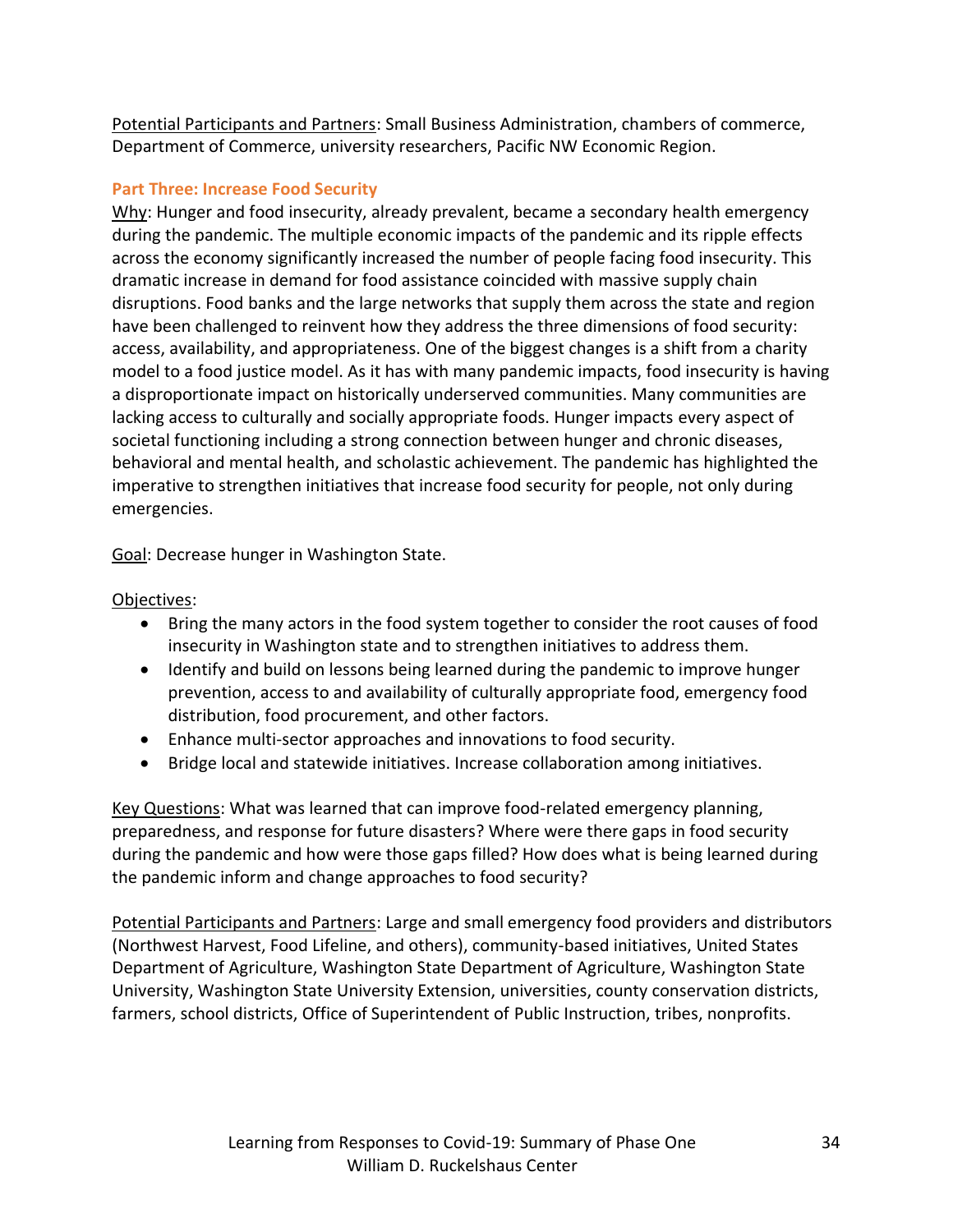## **ATTACHMENT A Learning from Responses to Covid-19 Interviewees (Phase One)**

| <b>Name</b>                | <b>Title</b>                                                      | <b>Affiliation/Agency</b>                                                          |
|----------------------------|-------------------------------------------------------------------|------------------------------------------------------------------------------------|
| Dr. Alan Melnick           | Director, Health Office                                           | Clark County Public Health                                                         |
| Amber Leaders              | Senior Policy Advisor                                             | Office of Governor Jay Inslee                                                      |
| Amy Huang                  | SJCPF Program Officer                                             | Providence                                                                         |
| Ann Bostrom                | Weyerhaeuser Endowed Professor<br>in Environmental Policy         | University of Washington                                                           |
| Ariele Belo                | Director of Deaf and Hard of Hearing<br>Services                  | Hearing, Speech & Deaf Center                                                      |
| Dr. Ben Danielson          | Physician                                                         | University of Washington Medical<br>Center, Department of Pediatrics               |
| Benjamen Wilson            | Director of Strategic Execution                                   | Kaiser Permanente                                                                  |
| <b>Betsy Cowles</b>        | Chairman                                                          | Cowles Company                                                                     |
| Betz Mayer                 | Program Manager                                                   | Pacific Northwest Economic Region                                                  |
| <b>Bill Gardner</b>        | Associate Vice President & Executive<br>Director of Public Safety | <b>Washington State University</b>                                                 |
| <b>Bill McSherry</b>       | Vice President Government<br>Operations                           | <b>Boeing Company</b>                                                              |
| <b>Bobby Rodrigo</b>       |                                                                   | We Do Better Relief                                                                |
| <b>Brandon Hardenbrook</b> | <b>COO</b>                                                        | Pacific Northwest Economic Region                                                  |
| Brenda Anibarro            | Director of Learning                                              | Group Health Foundation                                                            |
| <b>Bret Daugherty</b>      | Major General                                                     | Washington State Military Department                                               |
| <b>Bruce Pinkelton</b>     | Dean of Murrow College of<br>Communications                       | <b>Washington State University</b>                                                 |
| Cami Feek                  | Commissioner                                                      | Washington State Employment Security<br>Department                                 |
| Cassie Sauer               | President & CEO                                                   | Washington State Hospital Association                                              |
| Cheryl Strange             | Secretary                                                         | Washington State Dept. of Corrections/<br>past Dept. of Social and Health Services |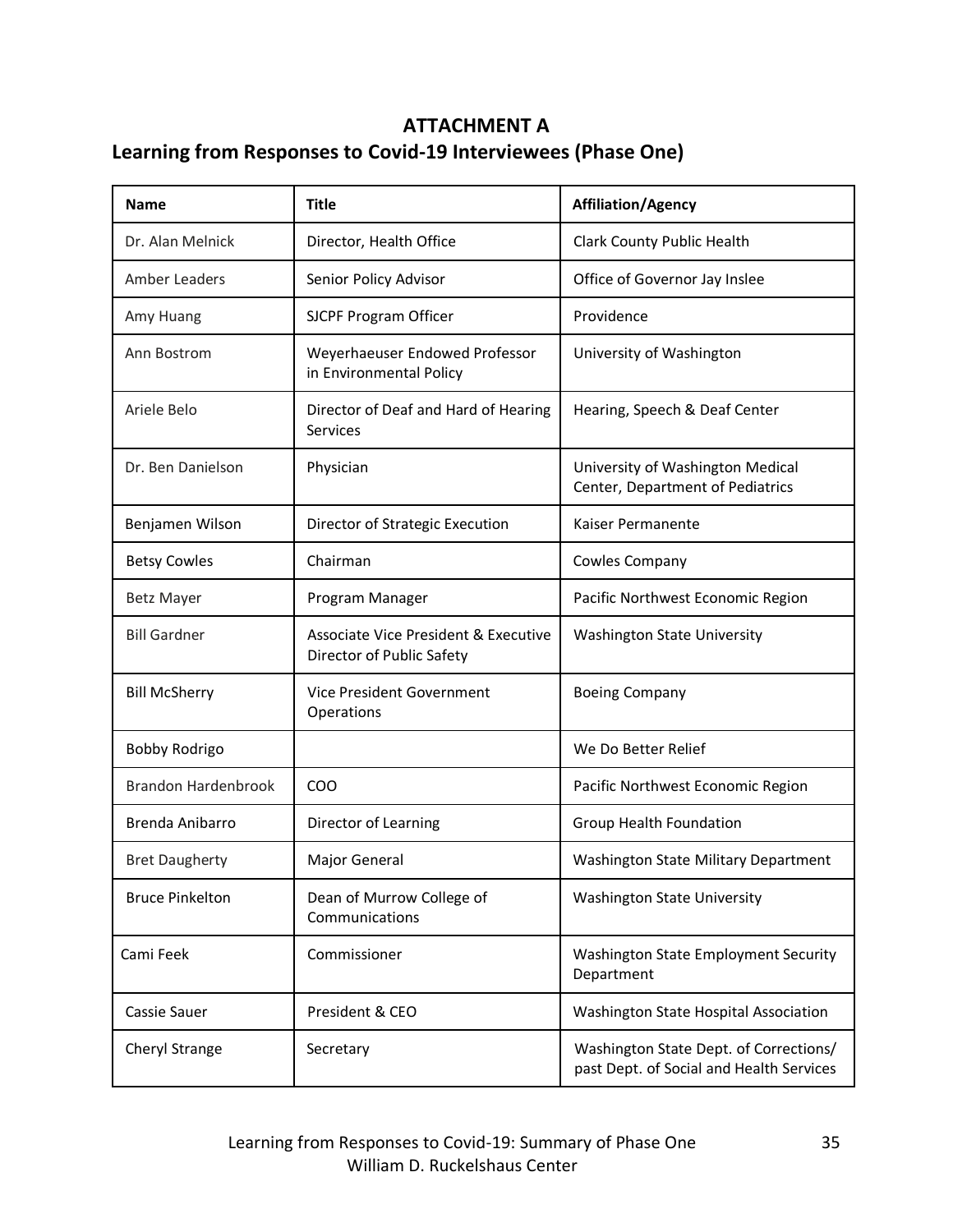| Dr. Chris Dale        | <b>Chief Medical Officer</b>                          | Swedish                                                                                                              |
|-----------------------|-------------------------------------------------------|----------------------------------------------------------------------------------------------------------------------|
| Chris Mulick          | Director of State Relations                           | <b>Washington State University</b>                                                                                   |
| Christine Hoyt        | Chief of Staff, President                             | <b>Washington State University</b>                                                                                   |
| Chris Reykdal         | Superintendent                                        | Washington State Office of the<br>Superintendent of Public Instructions                                              |
| Dr. Colleen Daly      | Director, Occupational Health,<br>Safety and Research | Microsoft                                                                                                            |
| Dr. David Fleming     | Distinguished Fellow                                  | The Trust for America's Health                                                                                       |
| <b>Debbie Roberts</b> | <b>Assistant Secretary</b>                            | Washington State Department of Social<br>and Health Services/ Developmental<br><b>Disabilities</b><br>Administration |
| Derrick Belgarde      | <b>Executive Director</b>                             | <b>Chief Seattle Club</b>                                                                                            |
| Dianne Chong          | <b>Board Member</b>                                   | Washington State Academy of Sciences                                                                                 |
| Eric Johnson          | <b>Executive Director</b>                             | Washington State Association of<br>Counties                                                                          |
| Francesca Murnan      | <b>Policy Director</b>                                | Seattle Indian Health Board                                                                                          |
| <b>Hailey Rupp</b>    | Covid Project Manager                                 | <b>Washington State University</b>                                                                                   |
| Jaime Bodden          | <b>Managing Director</b>                              | Washington State Association of Local<br><b>Public Health Officials</b>                                              |
| James Thompson        | <b>Executive Director</b>                             | Washington Public Ports Association                                                                                  |
| Jan Yoshiwara         | <b>Executive Director</b>                             | WA State Board of Community and<br><b>Technical Colleges (SBCTC)</b>                                                 |
| Janice Greene         | President & CEO                                       | Women's Business Enterprise Council<br>Pacific; President Snohomish County<br><b>NAACP</b>                           |
| Jessie Coen           | Development Director                                  | Pacific Islander Community Association                                                                               |
| Jie Tang              | <b>Budget Manager</b>                                 | Washington State Office of Financial<br>Management                                                                   |
| Jim Rogers            | Presiding Judge                                       | King County Superior Court                                                                                           |
| Joe Dacca             | Director of State Relations                           | University of Washington                                                                                             |
| John Braun            | Senator                                               | Washington State Legislature                                                                                         |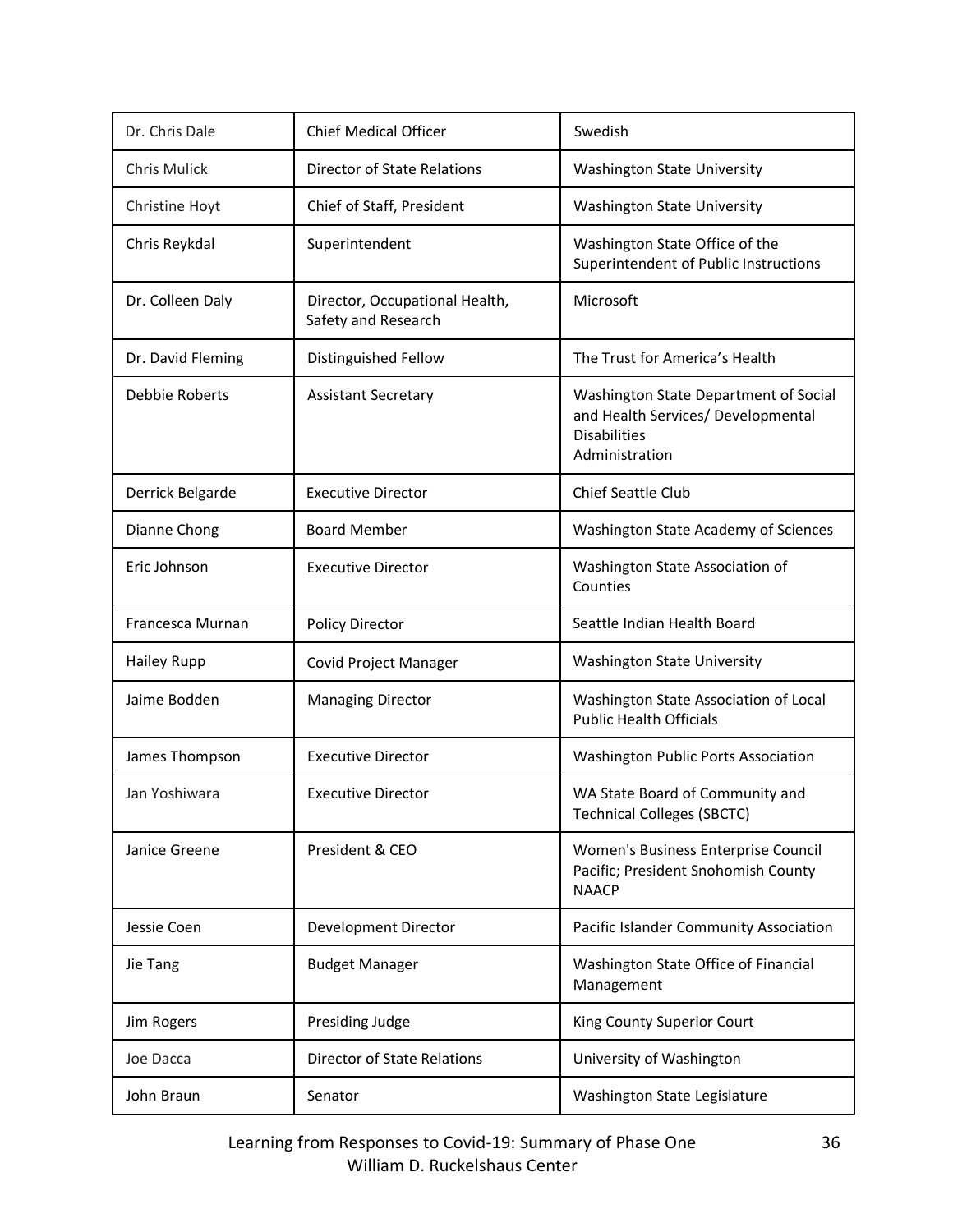| John Lovick              | Representative                                                 | Washington State Legislature                                         |
|--------------------------|----------------------------------------------------------------|----------------------------------------------------------------------|
| Dr. John Weisman         | Former Washington State<br>Department of Health Secretary      | University of North Carolina School of<br><b>Public Health</b>       |
| Julie Martin             | Chief of Staff                                                 | Washington State Department of<br>Corrections                        |
| Katie Kolan              | Contract lobbyist                                              | Kathryn Kolan Public Affairs                                         |
| <b>Katie Rains</b>       | Policy Advisor to the Director                                 | Washington State Department of<br>Agriculture                        |
| Kelly Guy                | <b>Regional Director Community</b><br><b>Health Investment</b> | Swedish (Previously of YMCA Greater<br>Seattle)                      |
| Kristen Jewell           | Housing and Homelessness<br><b>Division Manager</b>            | Kitsap County Department of Human<br><b>Services</b>                 |
| Lacy Fehrenbach          | Deputy Secretary for Covid-19<br>Response                      | Washington State Department of<br>Health                             |
| Linda Nageotte           | CEO                                                            | Food Lifeline                                                        |
| Lindsay Klarman          | <b>Executive Director</b>                                      | Hearing, Speech & Deaf Center                                        |
| Lou Schmitz              | <b>Emergency Preparedness &amp;</b><br>Response                | American Indian Health Commission                                    |
| Marisol Bejarano         | <b>Health and Wellness Coordinator</b>                         | The Latino Educational Training Institute                            |
| Matt Morrison            | CEO                                                            | Pacific Northwest Economic Region                                    |
| Mellani McAleenan        | Director, Government<br><b>Relations &amp; General Counsel</b> | Washington State Association of<br>Counties                          |
| Michael Jacobson         | Deputy Director,<br>Performance & Strategy                     | King County                                                          |
| Michelle<br>Merriweather | President & CEO                                                | Urban League of Metro Seattle                                        |
| Nathan Weed              | Acting Deputy Secretary for<br><b>Emergency Preparedness</b>   | Washington State Department of Health                                |
| Nick Streuli             | <b>Director of External Relations</b>                          | Office of Governor Jay Inslee                                        |
| Nona Snell               | <b>Assistant Director for Budget</b>                           | WA Recovery Group/Washington State<br>Office of Financial Management |
| Dr. Nwando<br>Anyaoku    | Chief Health Equity Officer                                    | Swedish                                                              |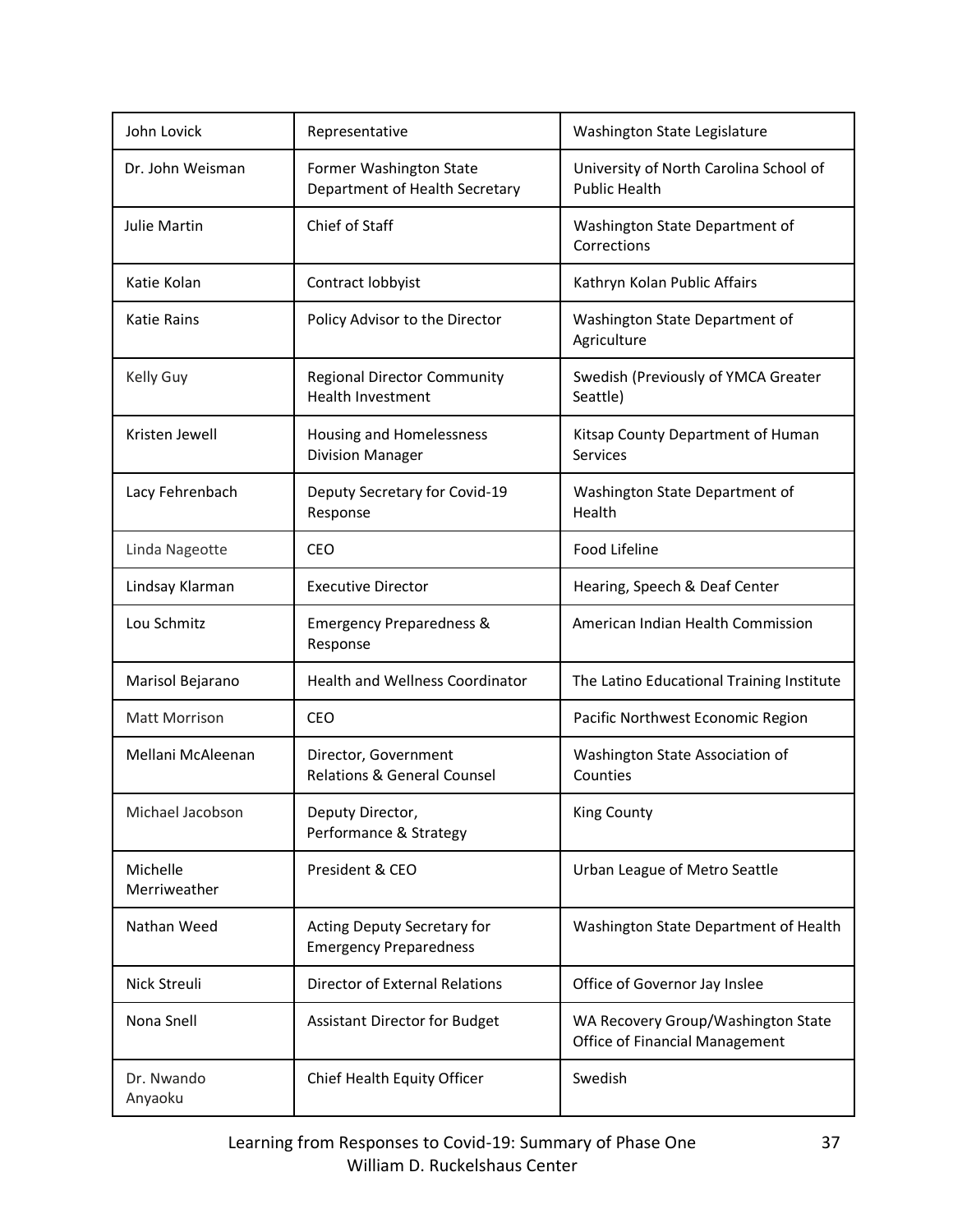| <b>Pat Callans</b>               | <b>Executive Vice President</b><br>Administration | Costco                                                                                  |
|----------------------------------|---------------------------------------------------|-----------------------------------------------------------------------------------------|
| Peter Ehrenkranz                 | Lead Local Covid-19 Response                      | <b>Gates Foundation</b>                                                                 |
| <b>Rachel Smith</b>              | President & CEO                                   | Seattle Metropolitan Chamber of<br>Commerce                                             |
| Renee Rassilyer<br><b>Bomers</b> | <b>Chief Quality Officer</b>                      | Swedish                                                                                 |
| <b>Rick Peterson</b>             |                                                   | Washington State Office of Financial<br>Management                                      |
| Robert Ezell                     | Director, Emergency Management<br>division        | <b>WA Military Department</b>                                                           |
| Robin Dale                       | CEO                                               | <b>Washington Healthcare</b><br>Association                                             |
| Ron Thom                         | <b>Former President</b>                           | Washington State Academy of Sciences                                                    |
| Rosario Reyes                    | Founder & CEO                                     | The Latino Educational Training Institute                                               |
| Roxana Pardo<br>Garcia           | Founder                                           | Alimentando al Pueblo                                                                   |
| Judy Warnick                     | Senator                                           | Washington State Legislature                                                            |
| <b>Christine Rolfes</b>          | Senator                                           | Washington State Legislature                                                            |
| Scott Forslund                   | <b>Executive Director</b>                         | Providence Institute for a Healthier<br>Community                                       |
| <b>Shannon Manion</b>            | Director of Field Services                        | Department of Social and Health<br>Services, Developmental Disability<br>Administration |
| <b>Steve Smith</b>               | <b>Executive Director</b>                         | <b>Black Education Strategy Roundtable</b>                                              |
| Sue Birch                        | Secretary                                         | Washington State Health Care Authority                                                  |
| Taya Briley                      | Vice President & General Counsel                  | Washington State Hospital Association                                                   |
| Teresita Batayola                | <b>CEO</b>                                        | <b>International Community Health Services</b>                                          |
| <b>Tracy Jones</b>               | Program Manager                                   | Washington State Dept. of Veterans<br>Affairs                                           |
| <b>Trang Tu</b>                  | Consultant                                        | <b>Trang Tu Consulting</b>                                                              |
| Dr. Umair A. Shah                | Secretary of Health                               | Washington State Department of                                                          |